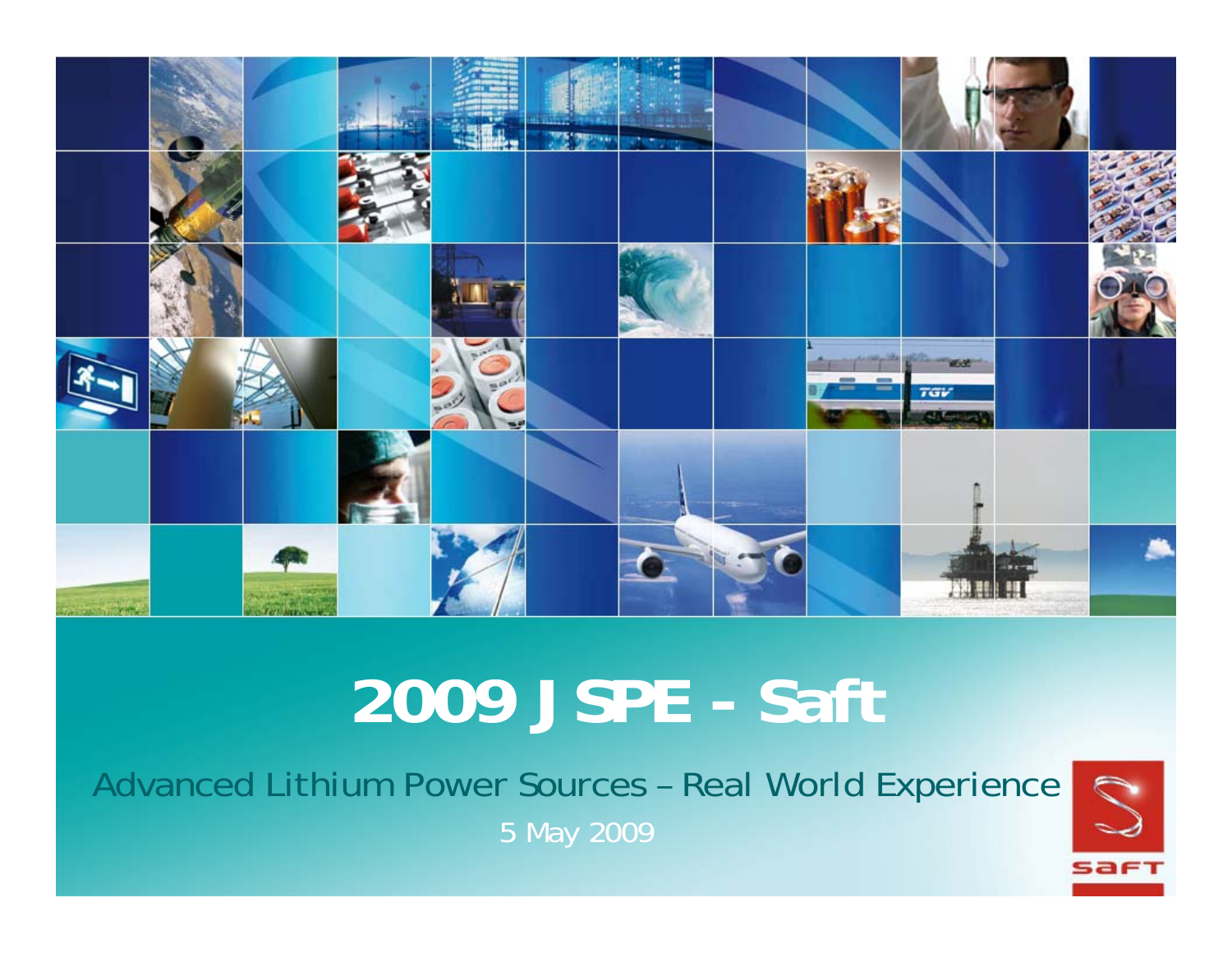## Real World Experience – Key Topics

### **Saft Background**

- **Improved Target Acquisition System** 
	- ш Lithium Battery Box
- **Battery Life** 
	- **Expectations vs. Experience**
	- ш Life Limiting Factors
- **Fielded Lessons** 
	- **Expecting the Unexpected**
- an<br>Ma New Developments

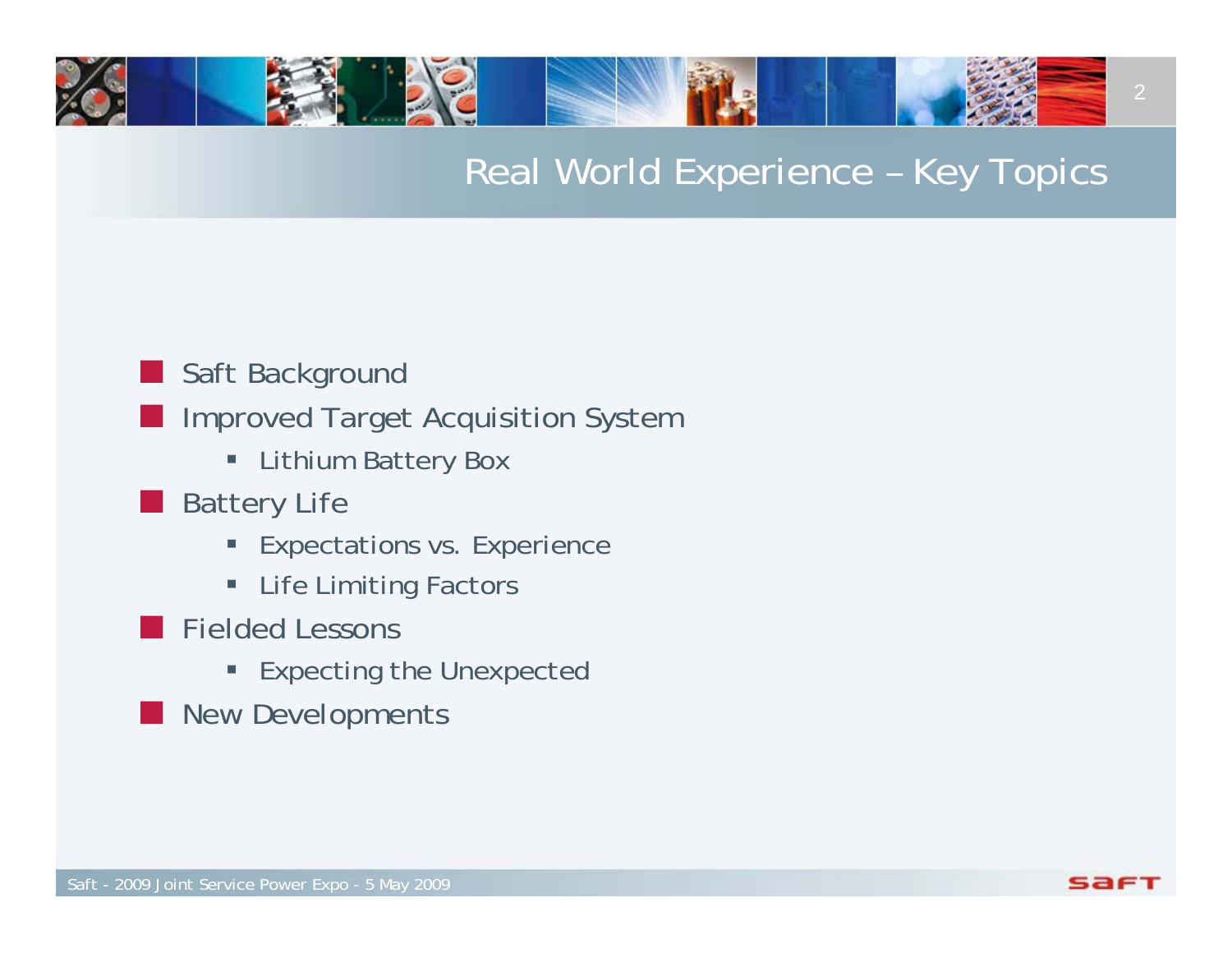## Saft Global Manufacturing Network

 $\Box$  SDD is a division of Saft America, Inc. – a subsidiary of the Saft Group, headquartered in Bagnolet, France.

E

 Saft is a multinational company specializing in the manufacture and development of high tech batteries for industry.

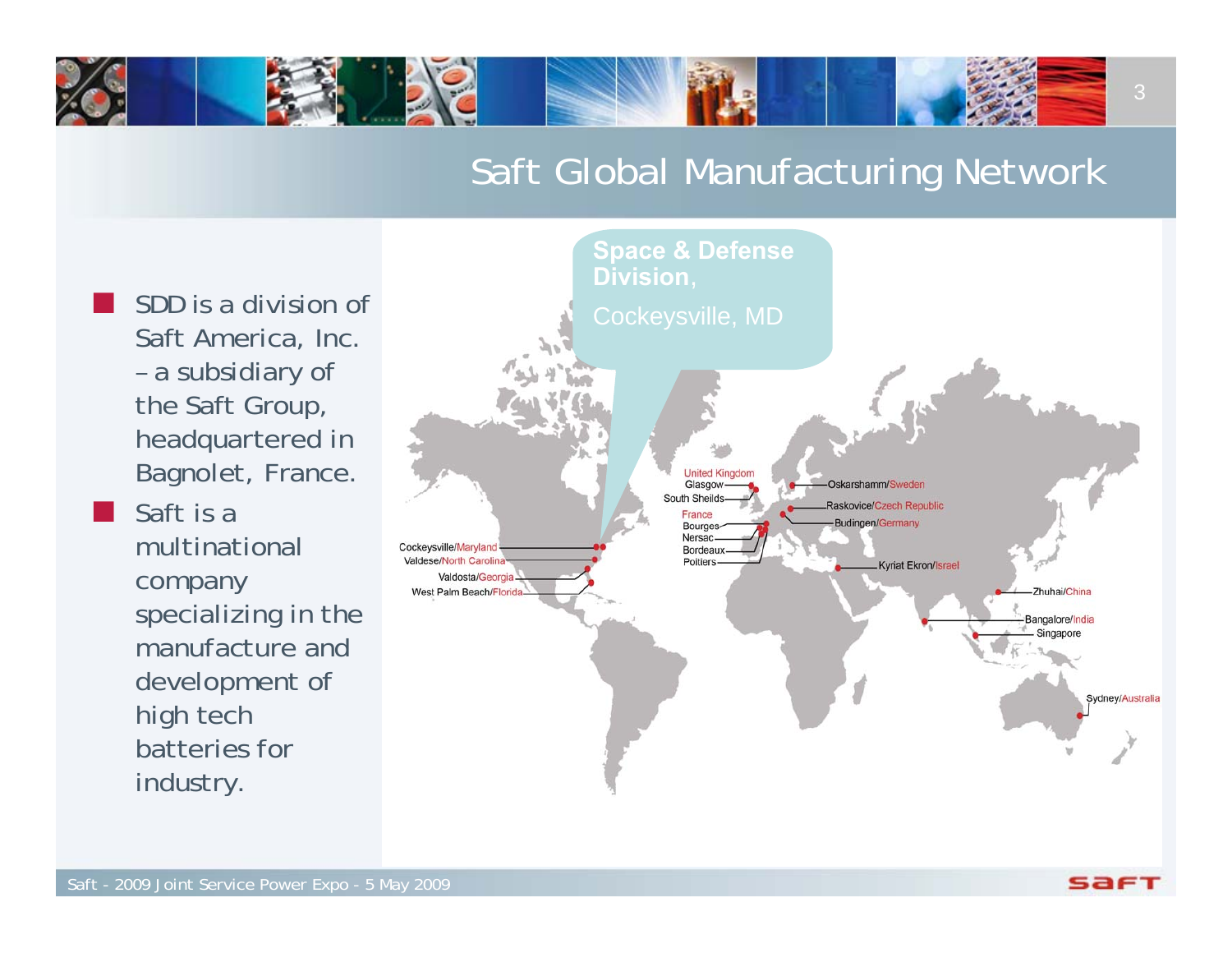## Space and Defense Division, Cockeysville, MD

#### **Dedicated to manufacturing advanced Li-ion cells and batteries for Space and Defense applications**

|                                                                                                                                                                                                                                           |                 |              |              | . .               |                    |                |
|-------------------------------------------------------------------------------------------------------------------------------------------------------------------------------------------------------------------------------------------|-----------------|--------------|--------------|-------------------|--------------------|----------------|
| Type of Cell                                                                                                                                                                                                                              | VL4V            | <b>VL12V</b> | <b>VL22V</b> | VL34P             | VL52E              |                |
|                                                                                                                                                                                                                                           | Very High Power |              |              | <b>High Power</b> | <b>High Energy</b> |                |
| Dimension                                                                                                                                                                                                                                 |                 |              |              |                   |                    |                |
| Diameter (mm)                                                                                                                                                                                                                             | 34              | 47           | 54           | 54                | 54                 |                |
| Case length (mm)                                                                                                                                                                                                                          | 156             | 152          | 174          | 174               | 200                |                |
| Mass (kg)                                                                                                                                                                                                                                 | 0.33            | 0.64         | 0.96         | 0.94              | 0.99               |                |
| Capacity (Ah)                                                                                                                                                                                                                             | $5.5$           | 12           | 22           | 33                | 52                 |                |
| Specific Energy (Wh/kg)                                                                                                                                                                                                                   | 50              | 74           | 84           | 120               | 200                |                |
| Energy Density (Wh/L)                                                                                                                                                                                                                     | 138             | 175          | 200          | 280               | 430                |                |
| Power (W/kg)                                                                                                                                                                                                                              | 3600            | 6000         | 6350         | $= 1900$          | N/A                |                |
| 18 sec pulse at 50% SOC                                                                                                                                                                                                                   |                 |              |              |                   |                    |                |
| Continuous Discharge Rate                                                                                                                                                                                                                 | <b>60C</b>      | <b>100C</b>  | <b>100C</b>  | <b>15C</b>        | 1C                 |                |
| C<br><b>All of Contract of Contract of Contract of Contract of Contract of Contract of Contract of Contract of Contract of Contract of Contract of Contract of Contract of Contract of Contract of Contract of Contract of Contract o</b> |                 |              |              |                   |                    | saft<br>Π<br>٠ |

Saft - 2009 Joint Service Power Expo - 5 May 2009

SAFT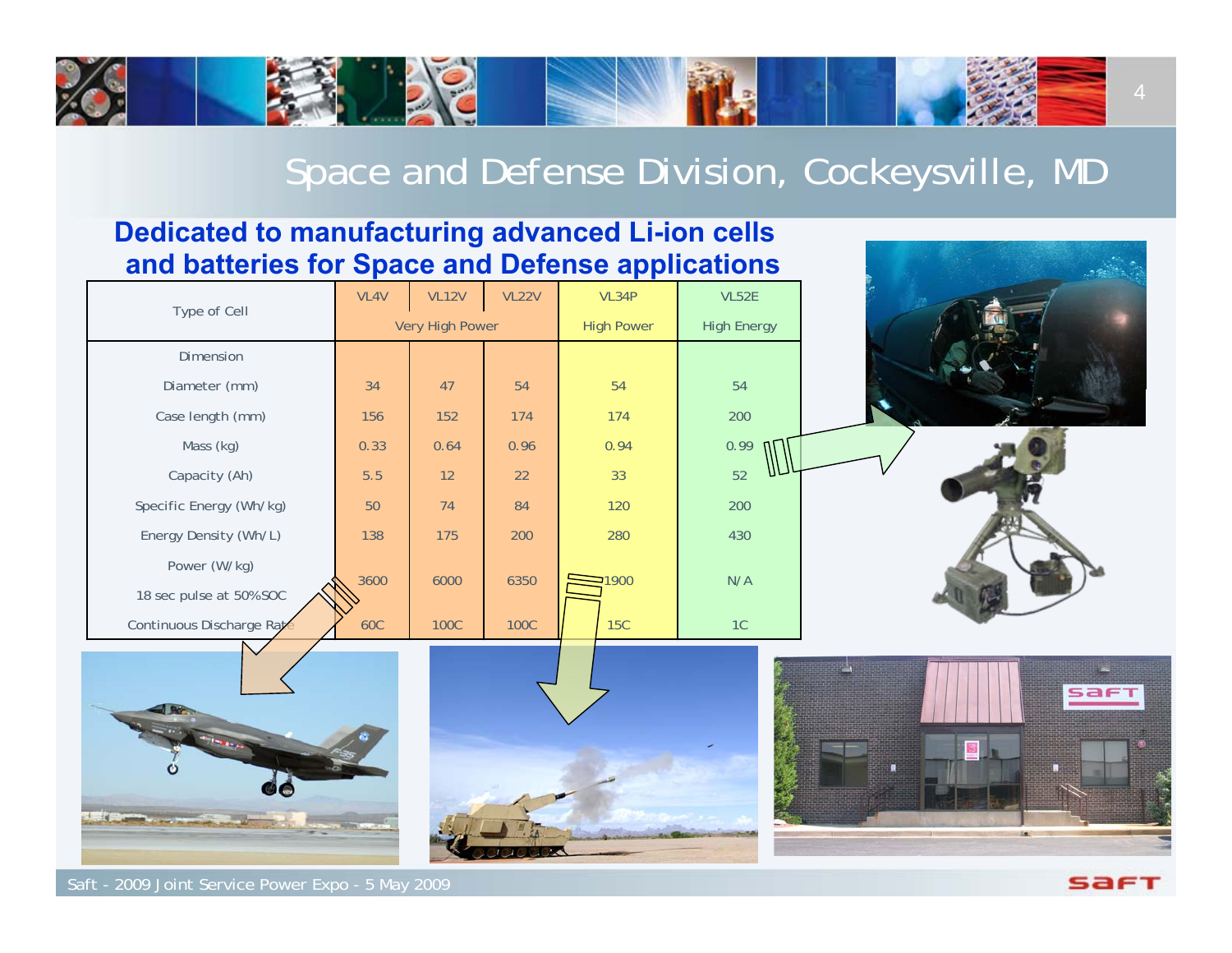## Improved Target Acquisition System (ITAS)

- Saft supplies the battery for Raytheon's Improved Target Acquisition System used with the TOW Missile.
- **Battery powers weapon sight** / targeting unit (ITAS)
- an<br>Ma More than 1500 batteries have been fielded for combat use. Systems in Iraq and Afghanistan (TRL-9).
- an<br>Ma Raytheon has recognized Saft with the Supplier Excellence Award three years in a row due to our performance on this program.



5

saf:

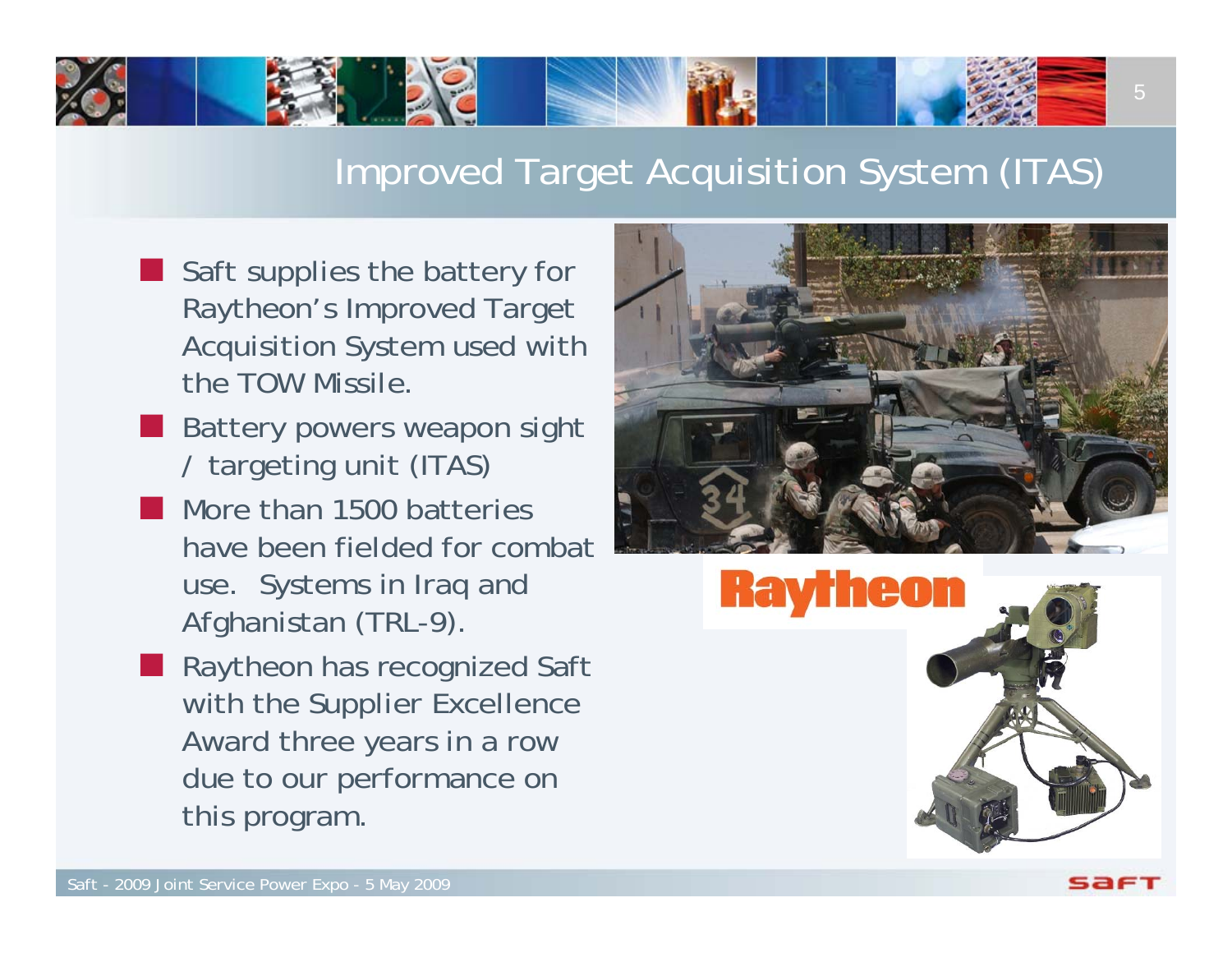## ITAS – Lithium Battery Box

- F. Production began in 2004 – the first production for a large Lithium-ion system.
- F. Improvements over former AgO/Zn technology:
	- $\blacksquare$  Increased Operational Readiness
		- **No activation charge needed**
	- п Charging time < 6 hours
	- $\blacksquare$ Operating time > 16 hours
	- $\blacksquare$ Total life > 3-5 years
	- $\blacksquare$ Reduced service cost
- F. Only required field maintenance is periodic charging
- F. Battery specs:
	- $\blacksquare$ 28 V, > 80 Ah
	- $\blacksquare$ 65 lbs
	- $\blacksquare$ Energy  $= 2.5$  kWh



*ITAS cell pack: 8S, 2P configuration*

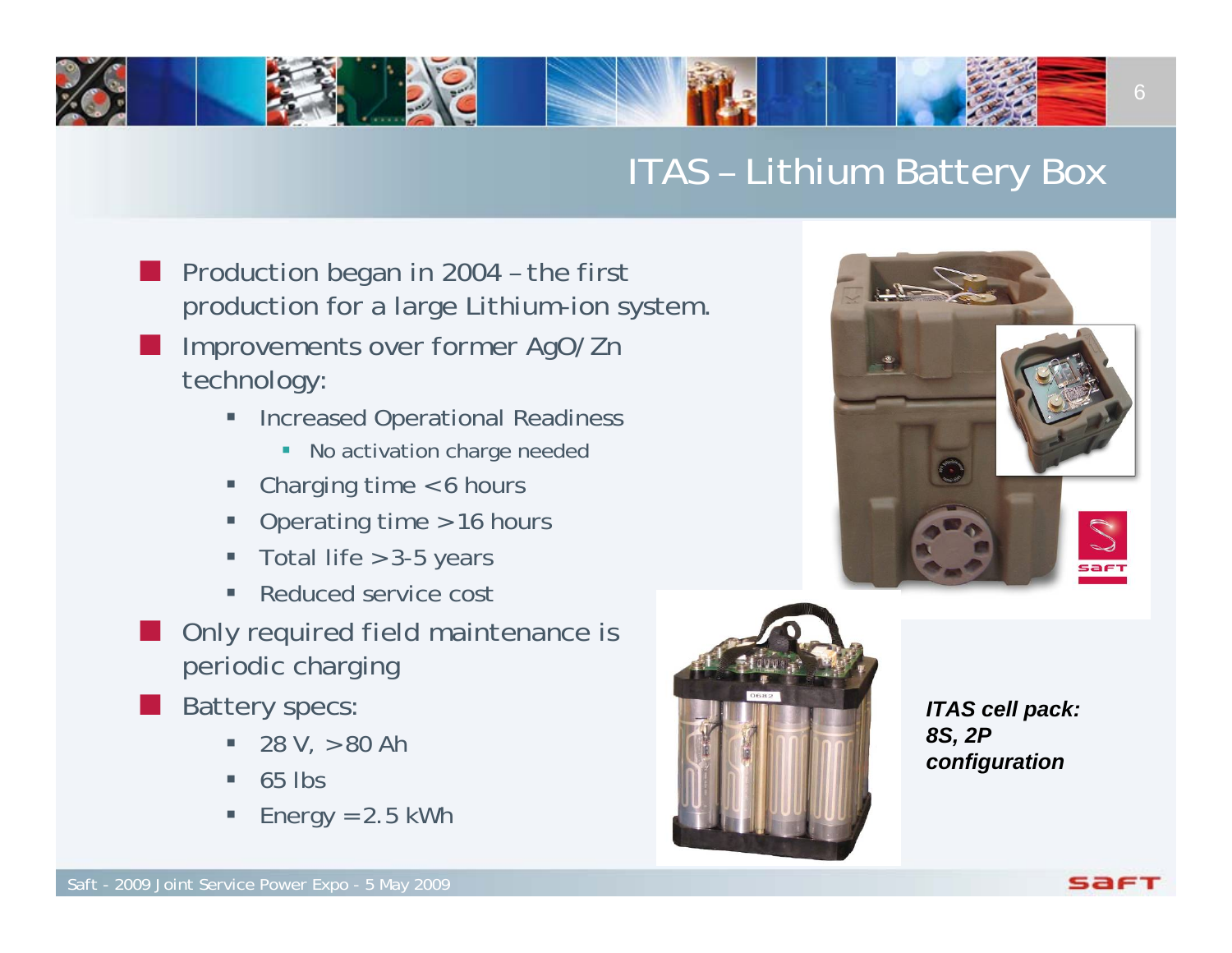## ITAS - High Energy Cell Design

SOFT



| Characteristic                          | Units     | Value |
|-----------------------------------------|-----------|-------|
| <b>Mass</b>                             | kg        | 1.0   |
| Volume                                  | L         | 0.48  |
| <b>Charge Voltage</b>                   | V         | 4.1   |
| Capacity (4.1V-2.5V, 25°C, C/7)         | Ah        | 52    |
| Specific Energy (4.1V-2.5V, 25°C, C/10) | Wh/kg     | 185   |
| Energy Density (4.1V-2.5V, 25°C, C/10)  | Wh/L      | 385   |
| Peak Discharge Current (RT, Complete)   | A         | 52    |
| 1kHz AC Impedance                       | $m\Omega$ | 0.8   |
| <b>Terminal-to-Terminal Length</b>      | mm        | 208   |
| Diameter                                | mm        | 54    |

# **VL 52 E**

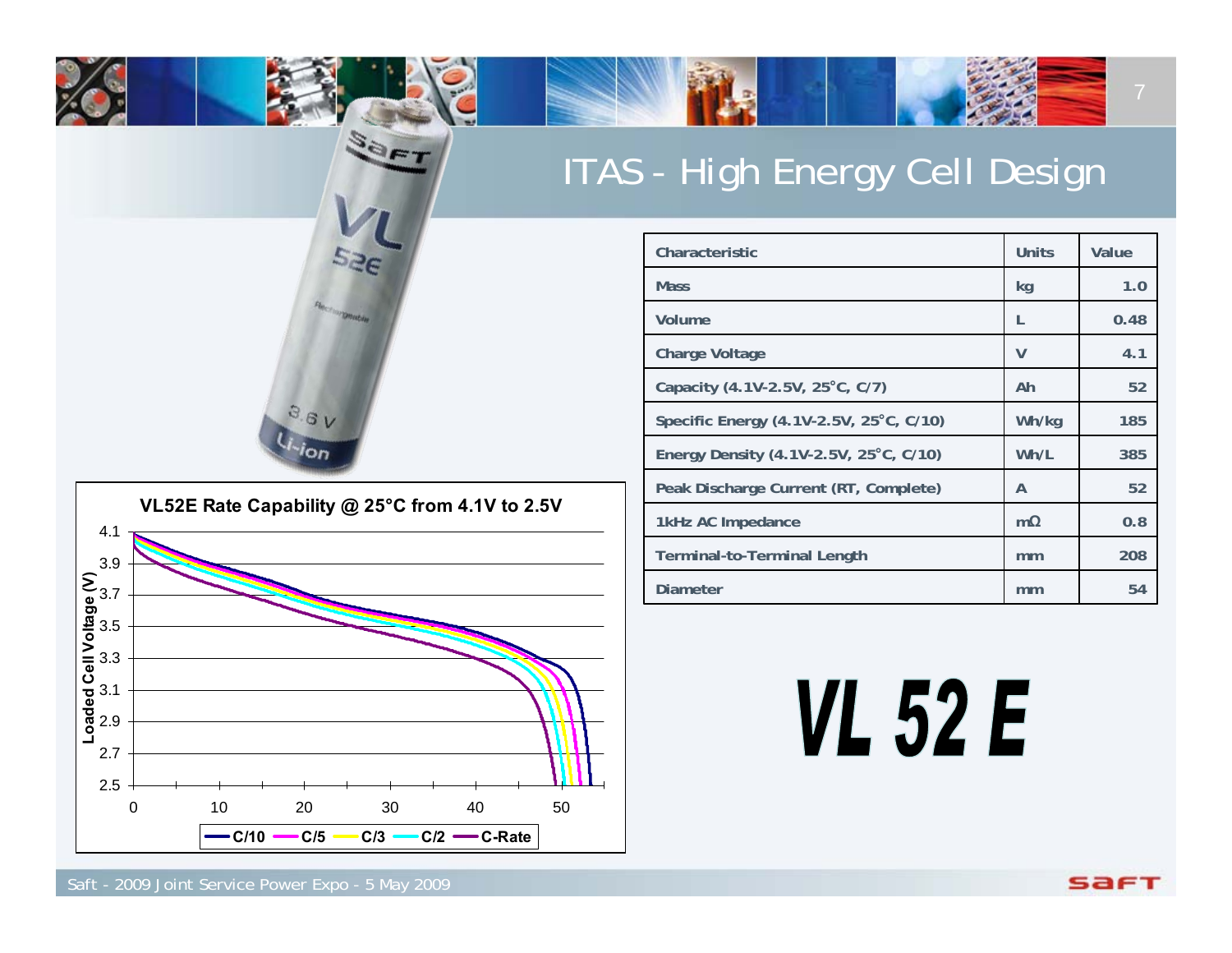## ITAS - Battery

#### Robust

an<br>Ma

- $\blacksquare$ Shock
- П Vibration
- П UN Transportation
- П Waterproof to 36" but floats
- П EMI, EMC, NBC qualified Designed for one man lift an<br>Ma Ergonomic Connector access an<br>Ma Simple user interface
- Designed for 36" drop cold
	- 32 drops for qual no leaks
- **Made to fit the space in** HMMWV behind passenger seat





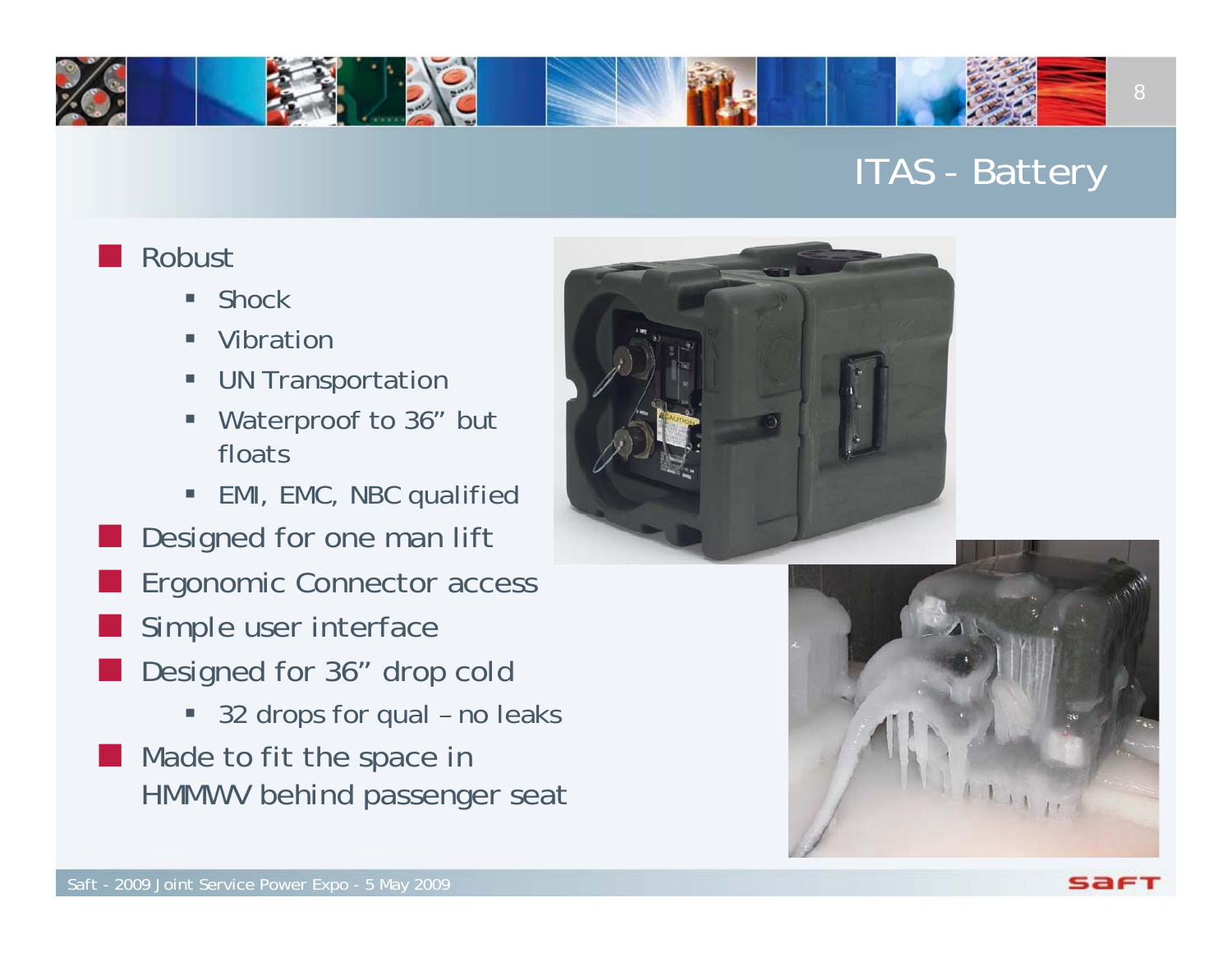## ITAS - Flange Panel Front Controls

- $\overline{\phantom{a}}$  Two Mil spec connectors with connector covers
- BIT lights (BAT, ELEC)
	- ▉ BAT = Cell Pack
	- ш ELEC = Electronics
- Display Intensity Control
	- a. On (low) / On (high) / Off
- F Charge Indicator
- $\overline{\phantom{a}}$ State of Charge LEDs
- Power Switch integral 35A Circuit Breaker
- $\overline{\phantom{a}}$ Override Switch

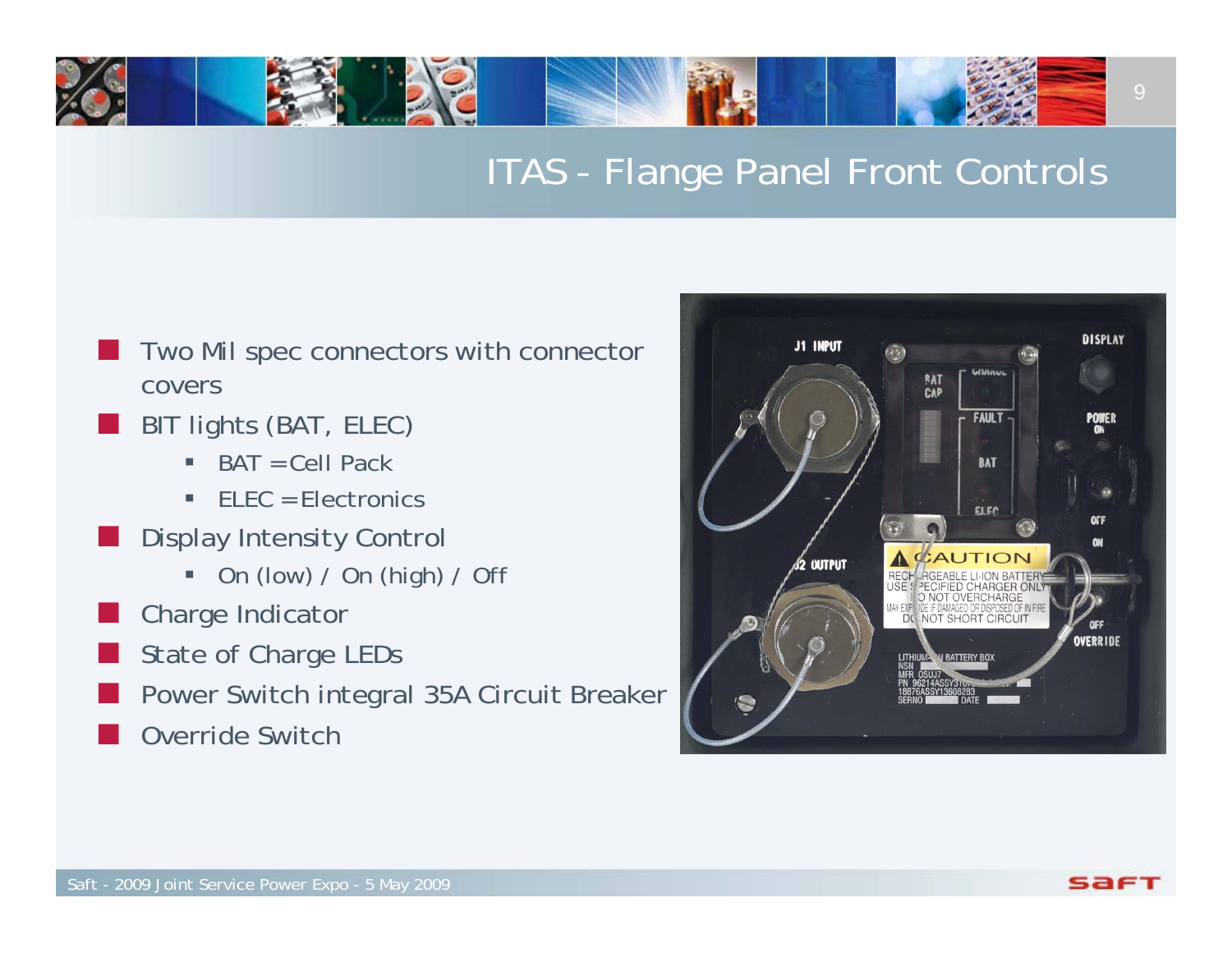## Battery Life

### Battery life based on few major factors

- $\blacksquare$  Fundamental Electrochemistry – Specific chemistry gives life potential
- п Calendar Time / Temperature – Lower temperature gives longer life
- п Discharge Depth and Rate – Shallower / slower cycles give longer life
- Methods to determine life take time – cycles and calendar time
- an<br>Ma Two data sources – Lab / Field

an<br>Ma

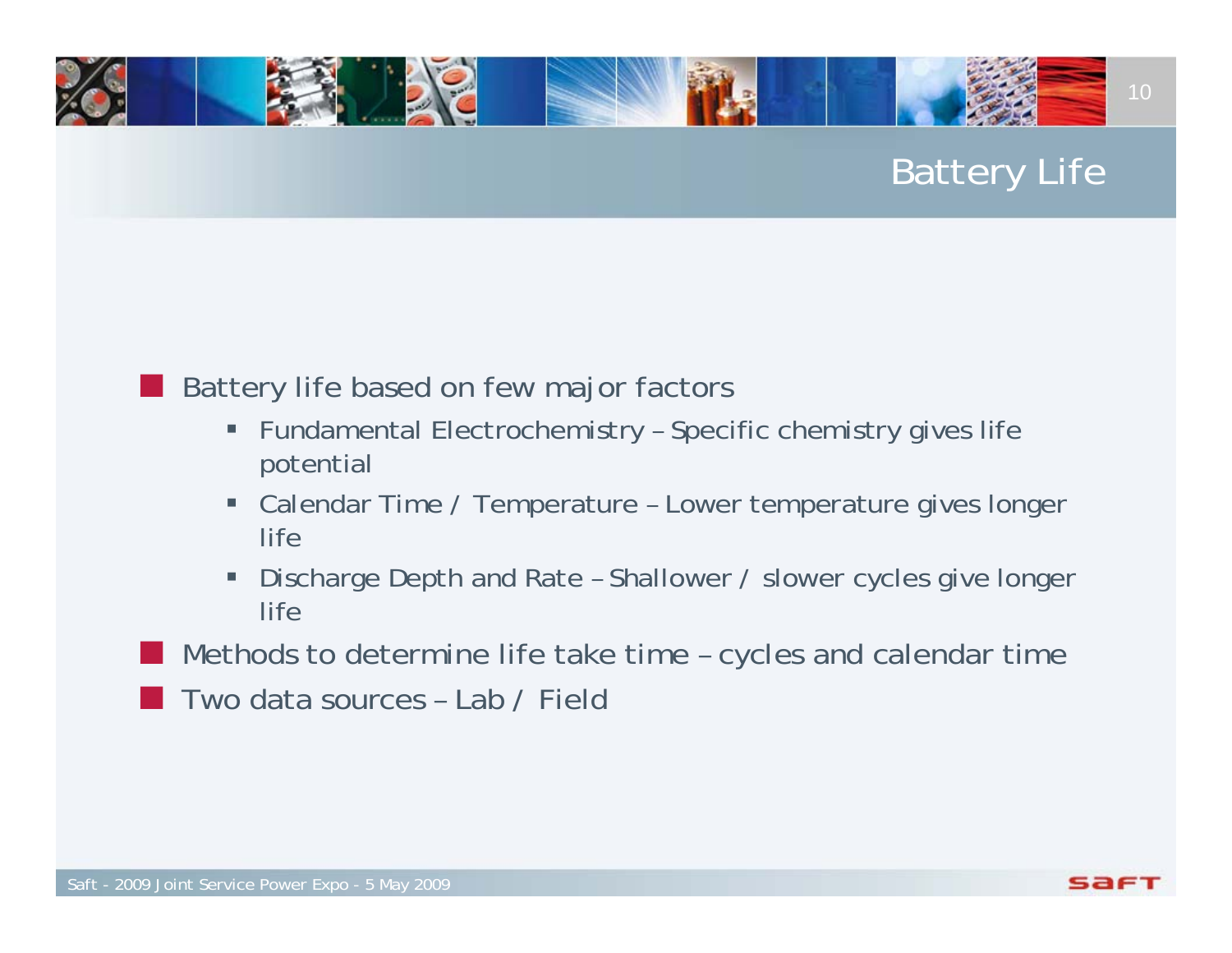## Battery Life - Definitions

#### an<br>Ma Battery life defined for given application

- Typically when battery delivers 80% of new capacity
- **Lithium-ion General Life / Technology** 
	- п No memory effect as in some other chemistries
	- п Does have low rate self discharge
	- п Self discharge will vary from cell to cell
	- $\blacksquare$ Overcharge is chief systems concern



11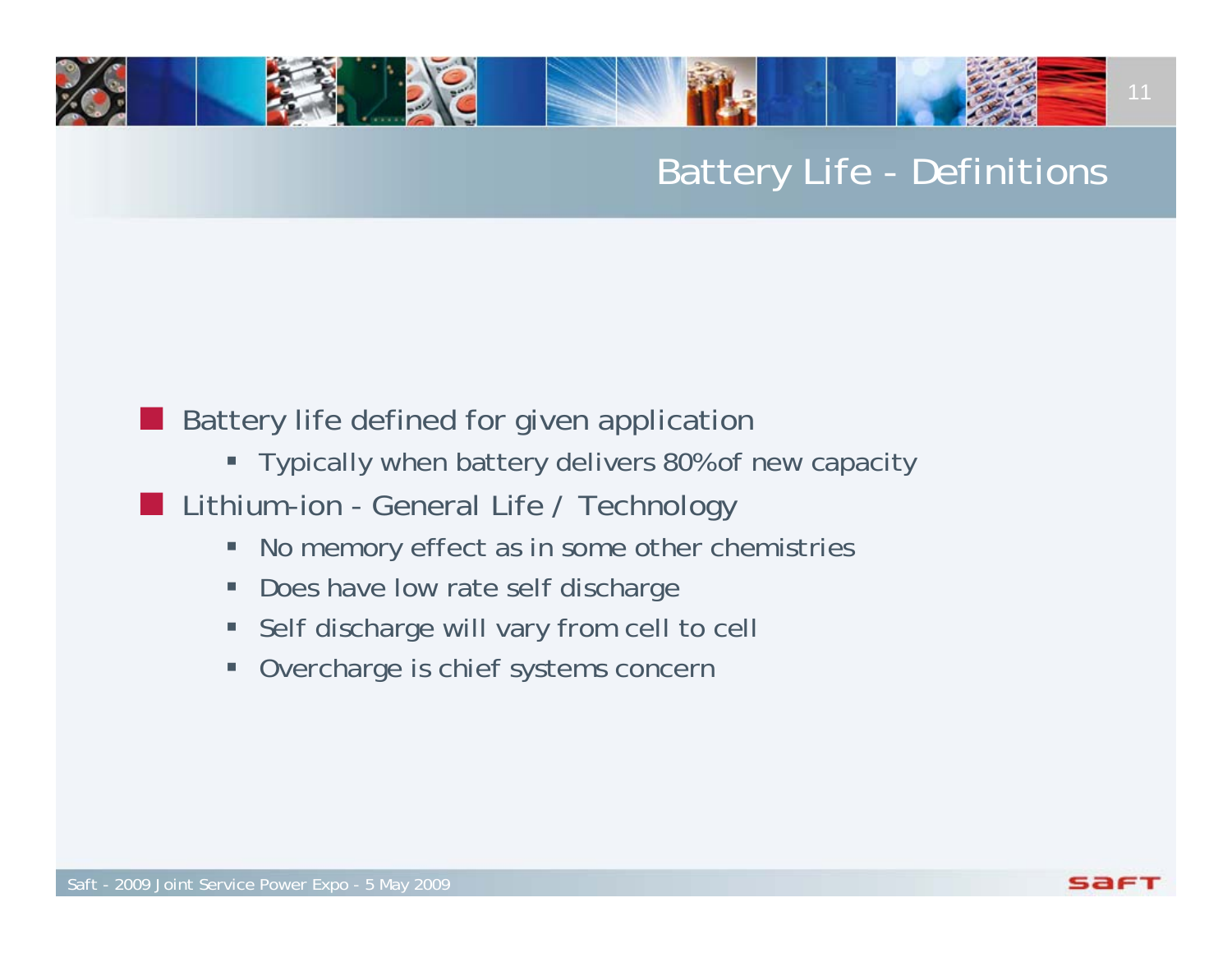

## Battery Life - Saft Lithium Ion (NCA)



#### **Calendar Life Comparison**



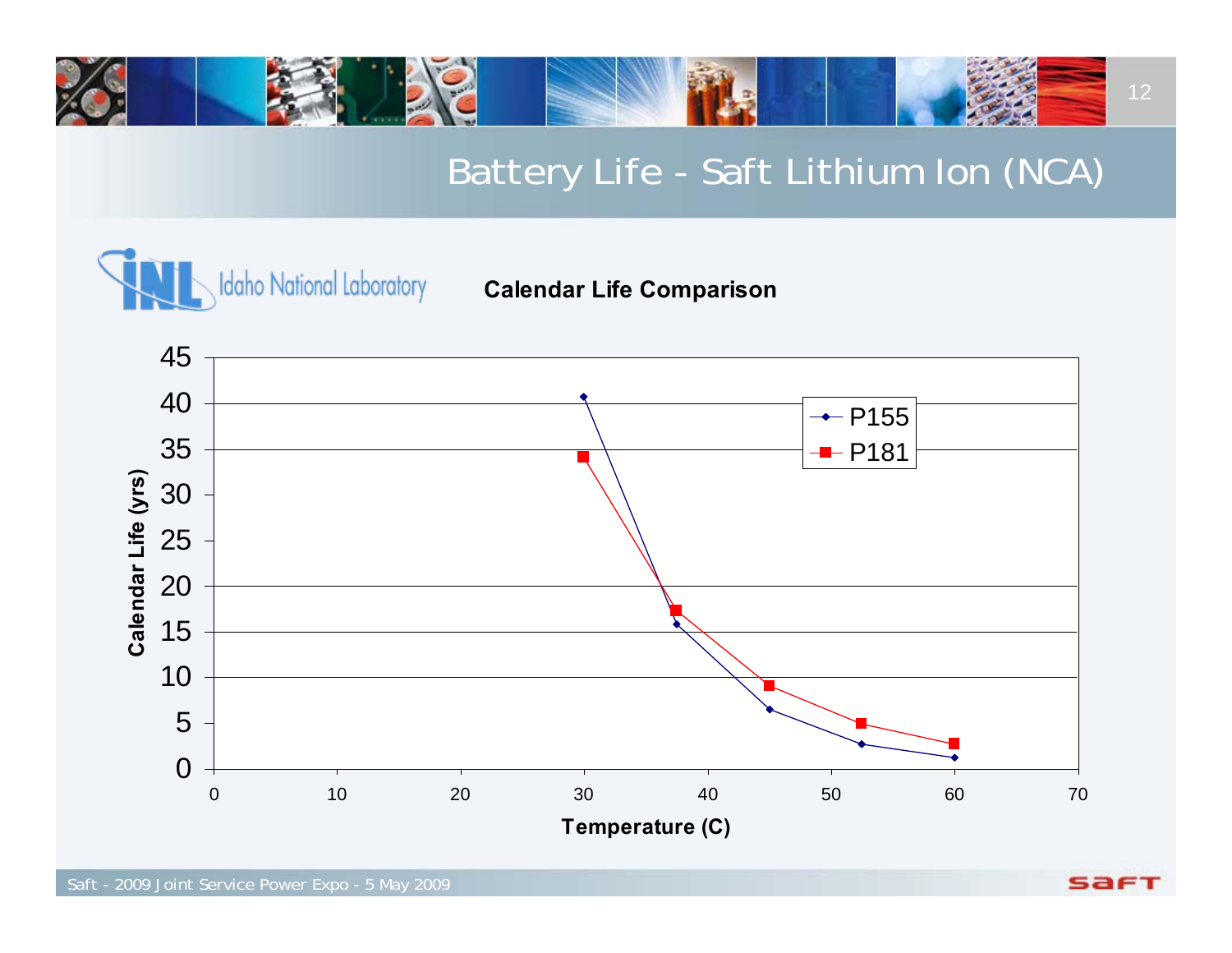

Battery Life - Calendar Stability at Temperatures

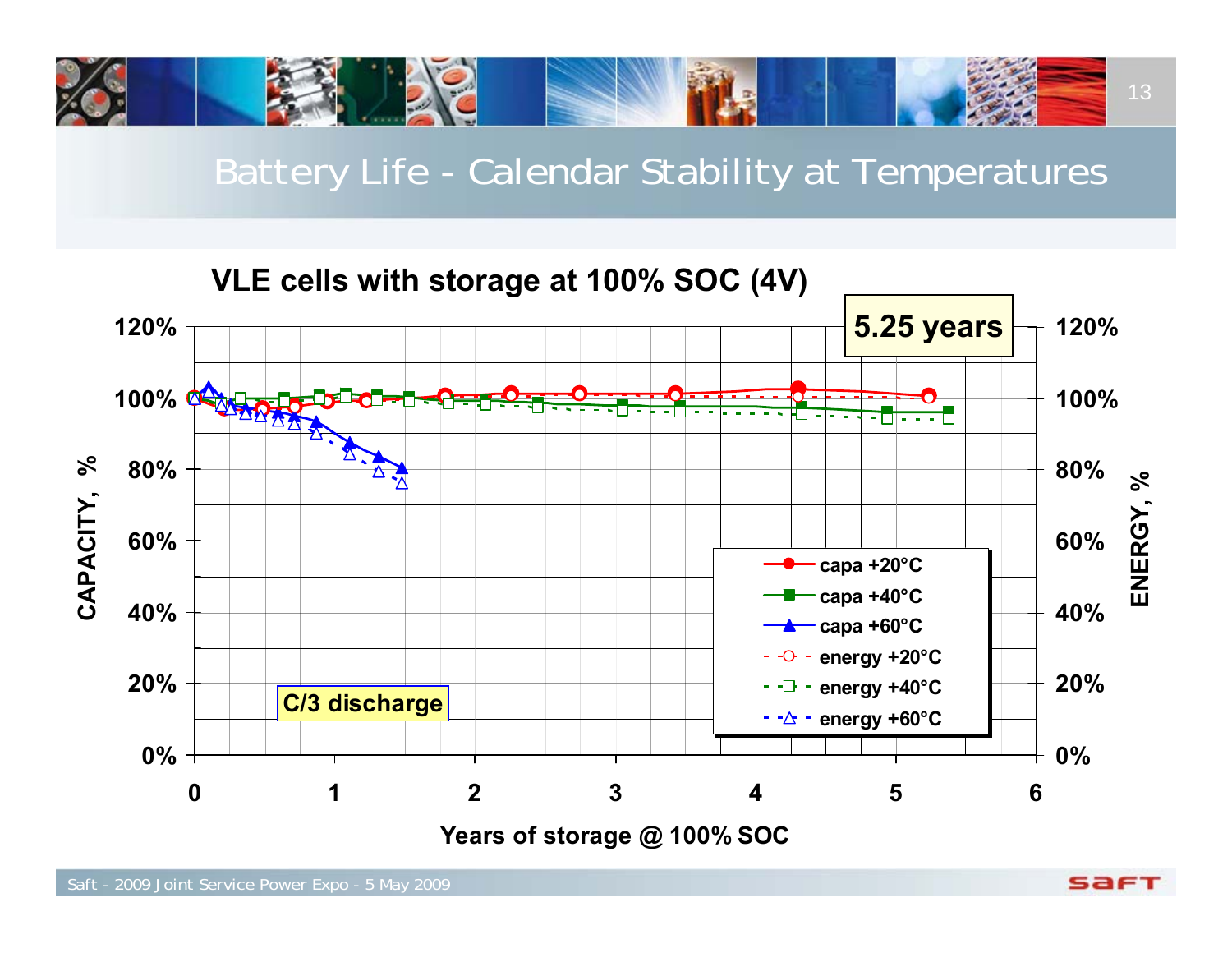## Battery Life - VES140 Cell for Space

- **Space program calendar life testing of Li-ion cells** 
	- Cells were very similar to ITAS cells
- an<br>Ma Actual > 6 years of storage performed
- an<br>Ma Storage done at several different voltages and two different temperatures - 10°C and 30°C on float and on Open Circuit Voltage
- an<br>Ma Capacity and impedance measured periodically

| <b>Storage Condition</b>                  | Capacity Loss per Year     | Remaining Runtime after 10<br>Years (20 hours at start) |
|-------------------------------------------|----------------------------|---------------------------------------------------------|
|                                           | Based on 6.8 years testing | <b>Best Estimate Projection</b>                         |
| 4.0V and $10^{\circ}$ C (50 $^{\circ}$ F) | 0.5%                       | 95% / 19 hours                                          |
| 4.0V and $30^{\circ}$ C (86 $^{\circ}$ F) | 1.2%                       | 88% / 17.6 hours                                        |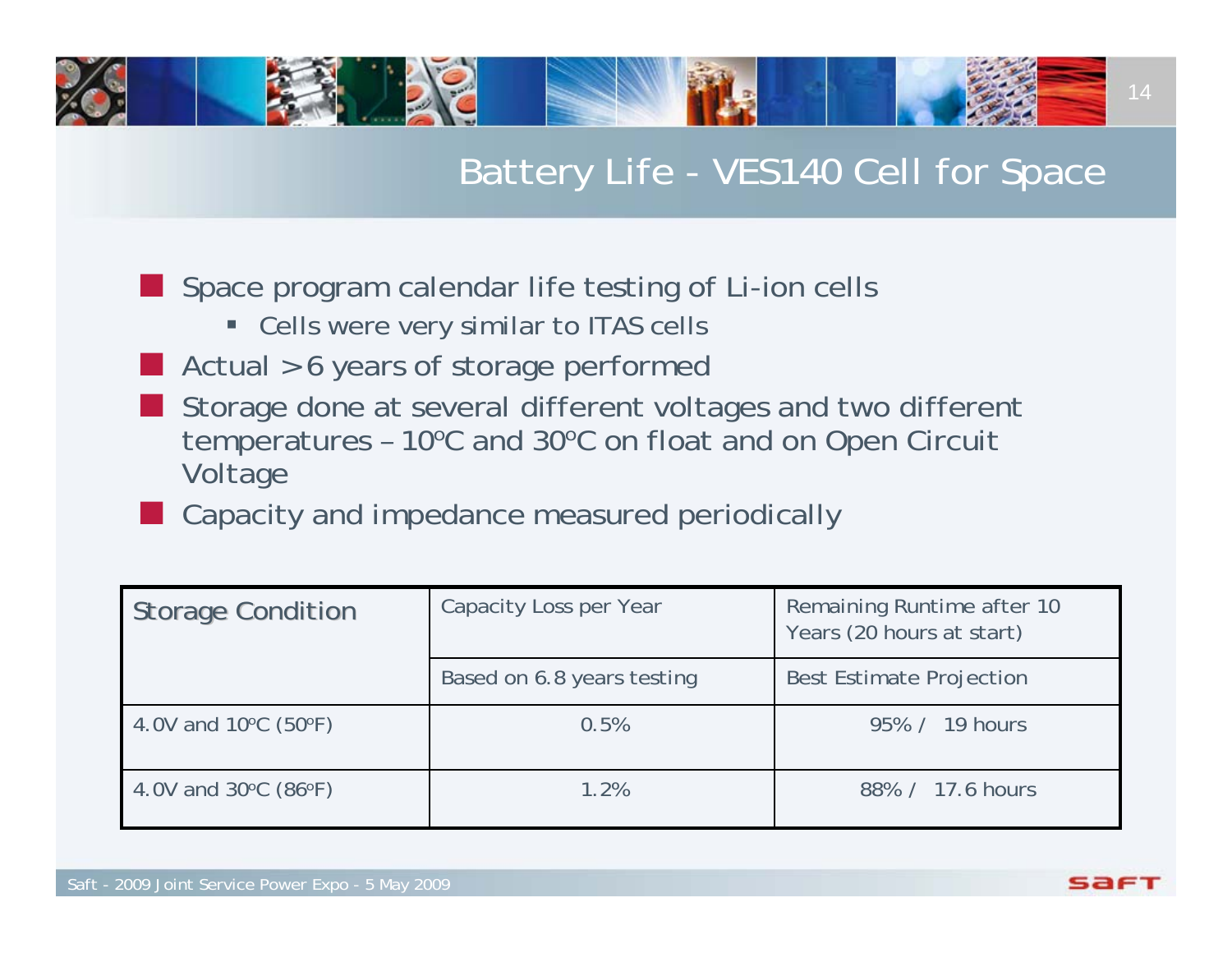

### Battery Life - VES140 Cell for Space

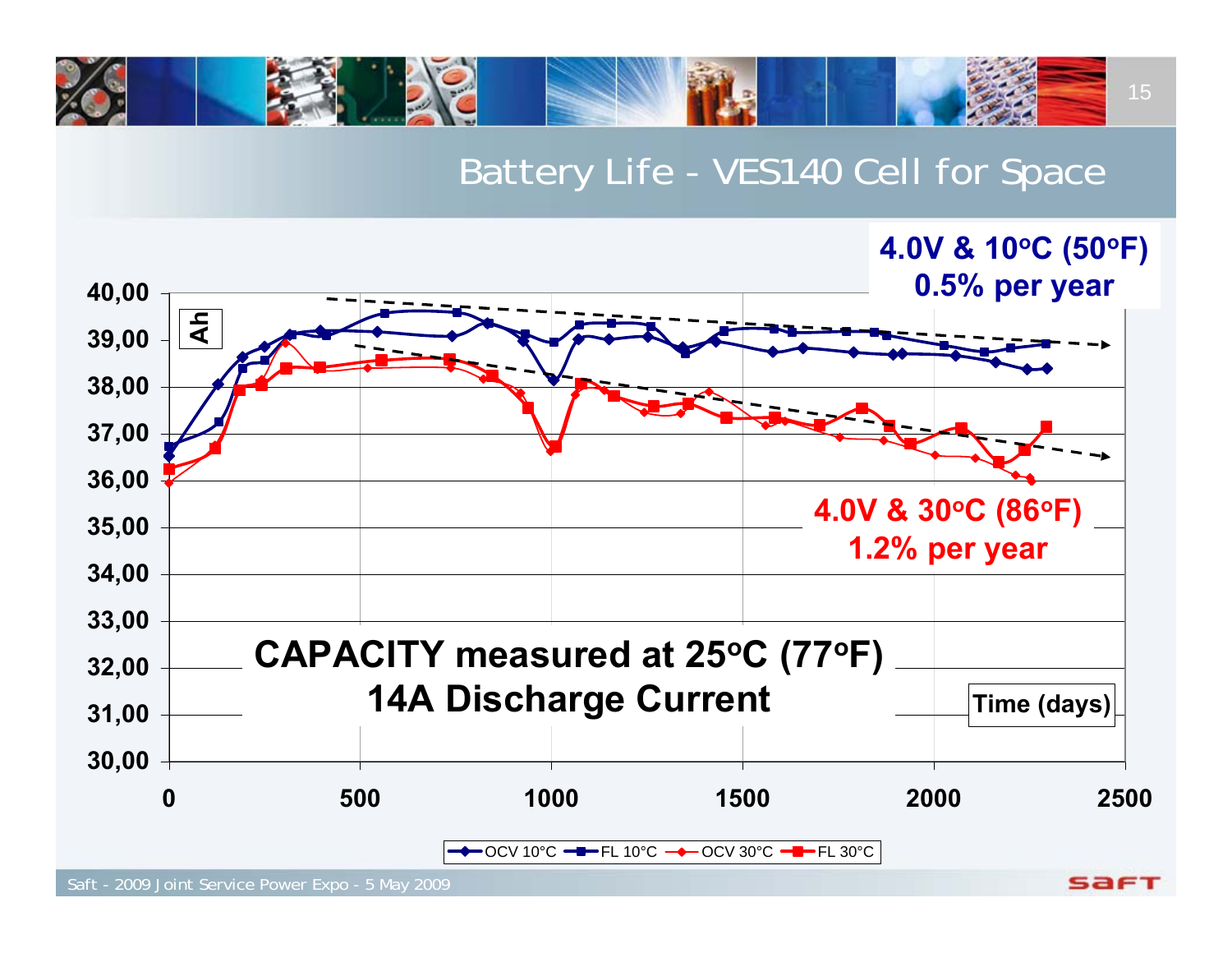## Battery Life – Fielded Batteries

- an<br>Ma Batteries SN0064 and SN0187 tested at Saft after 3+ Years uncontrolled use (transit, operational use, etc)
- an<br>Ma Battery Capacities were 90.7 Amp Hours and 93.3 Amp Hours
	- $\blacksquare$  Battery test
		- **ITAS simulation discharge at room temperature (C/18 rate)**
		- Capacities were above nameplate capacity for new units
	- **Original Cell Capacities were checked** 
		- **Manufacturing data from July and December 2004**
		- Capacities were roughly 45 Amp Hours at medium discharge rate (C/3 rate) – Equivalent to 90 Amp Hours in a battery
- Very low capacity loss after 3+ years uncontrolled use Roughly 3% in July 2004 unit / No loss in December 2004 unit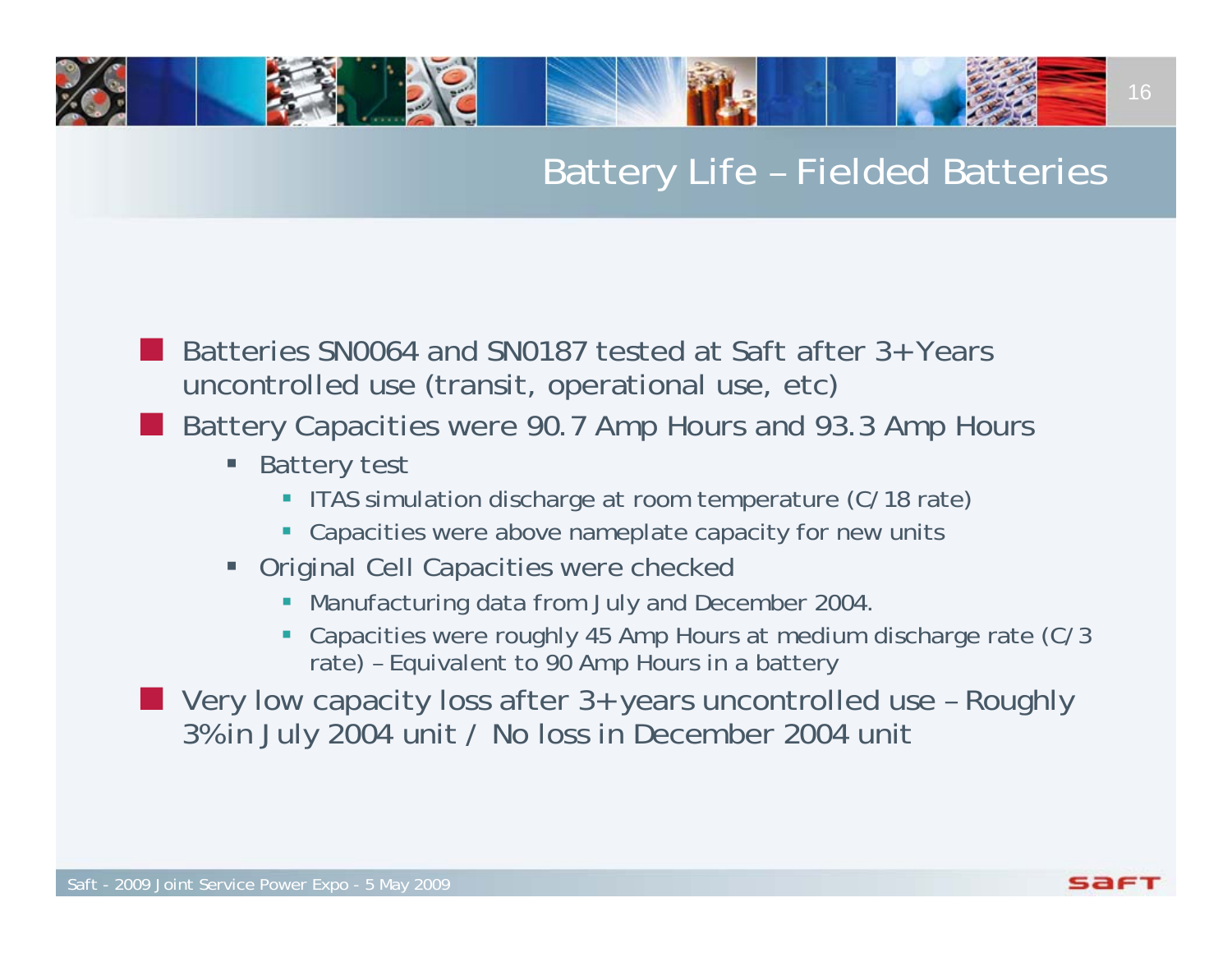## Battery Life – Limiting Factors

#### **E** Electrochemistry - Not the limiting factor?

- Life of more than 4 years (and counting) demonstrated
- **Connectors Mate / Unmate Cycles** 
	- Expected number of cycles for MIL-38999
- **Interior Components Foam / Adhesives** 
	- ш Degrade over time
- **Physical Abuse** 
	- Ξ Case damage
	- **Example 2** Lack of charging

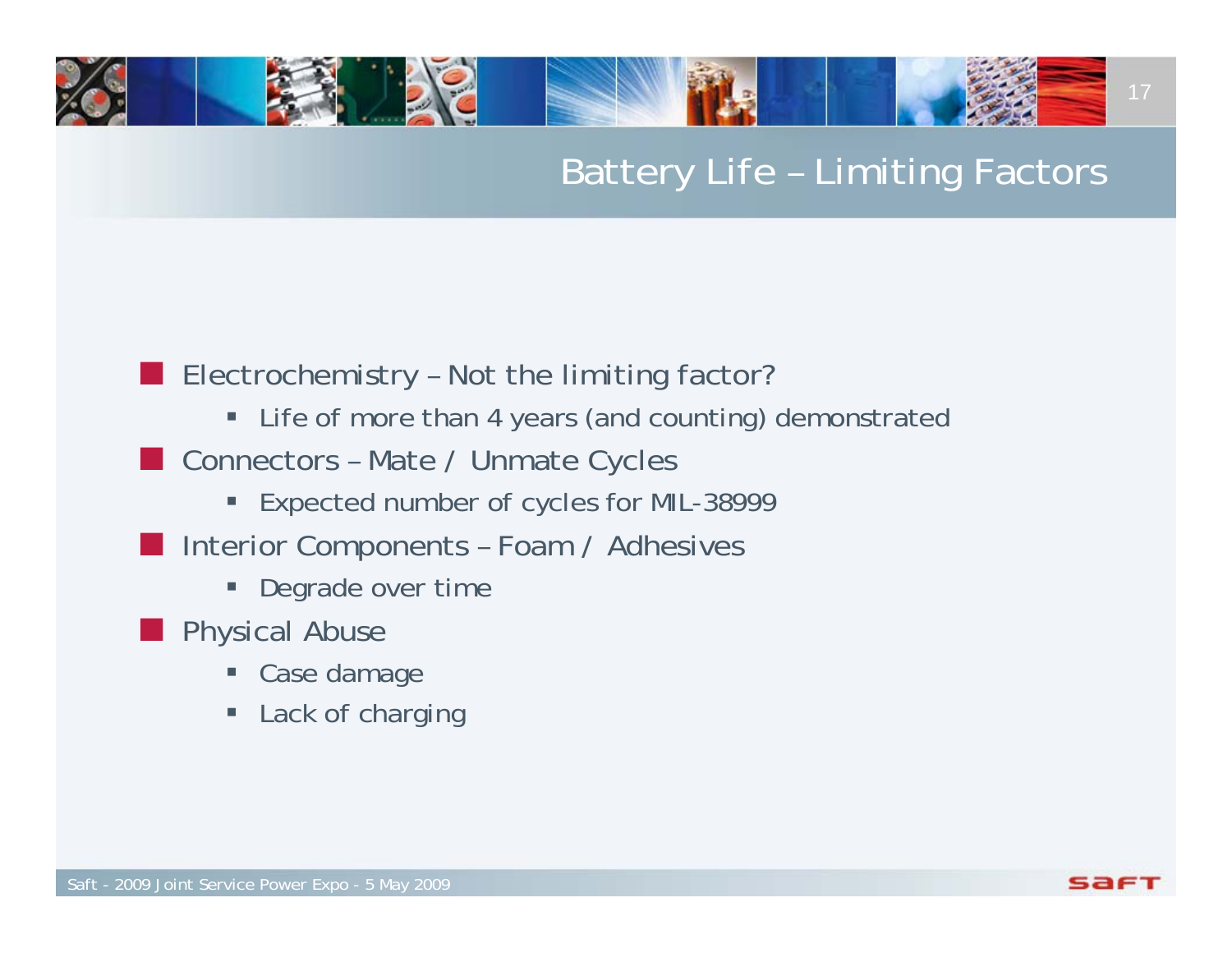

### Fielded Lessons – Alternate Uses

### Supporting the Warfighter

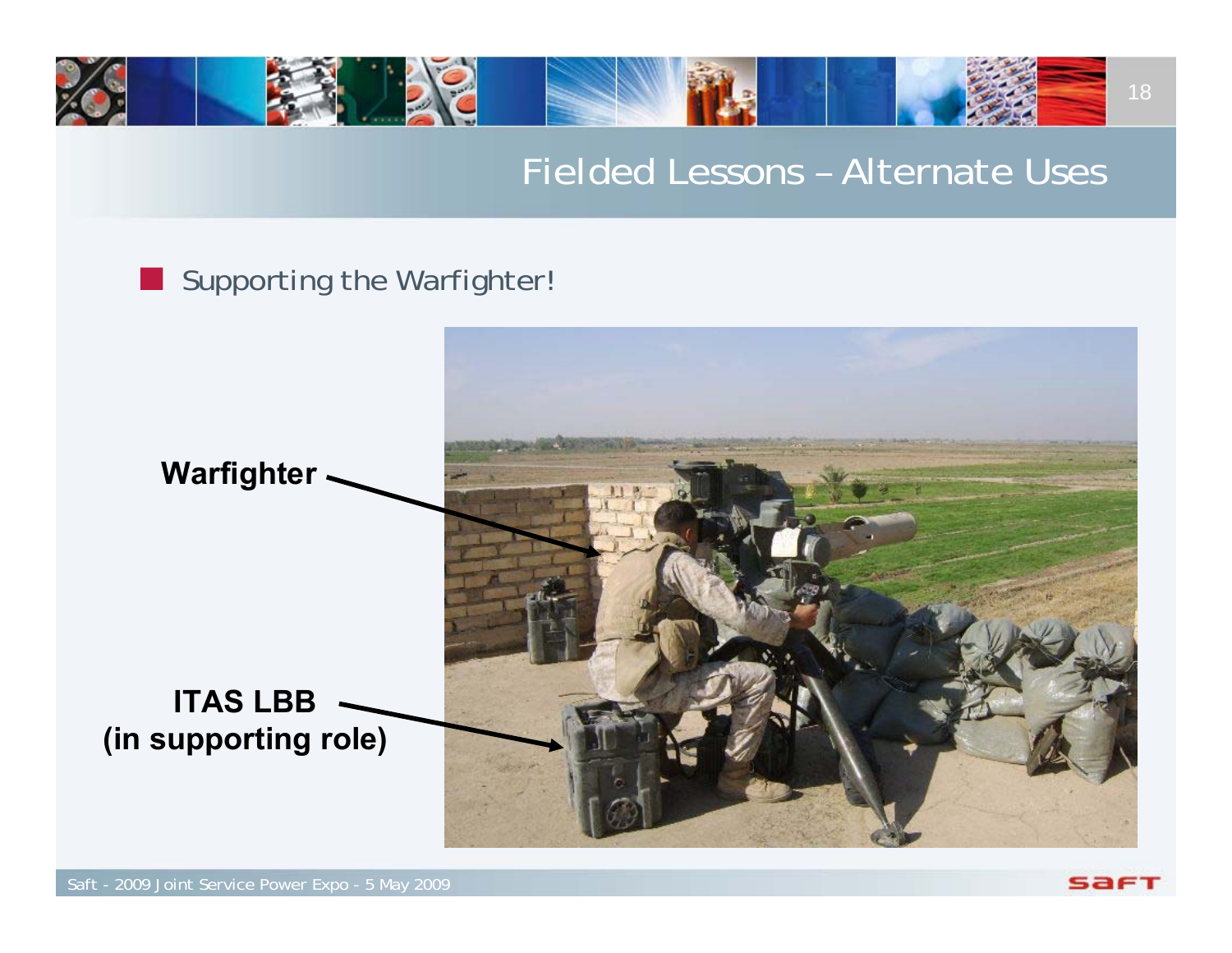## Fielded Lessons – Systems Function

#### **ITAS LBB contains complete system functionality**

- $\blacksquare$  Overcharge Protection (Primary Function)
	- **Multiple Layers**
	- **Fully independent circuits**
- **Cell Balancing**
- $\blacksquare$ Communication with maintainer
- **Lesson: Overcharge protection has been a complete success** 
	- $\blacksquare$ No failure – ever!

**Once circuit is in place, what other features can be enabled?**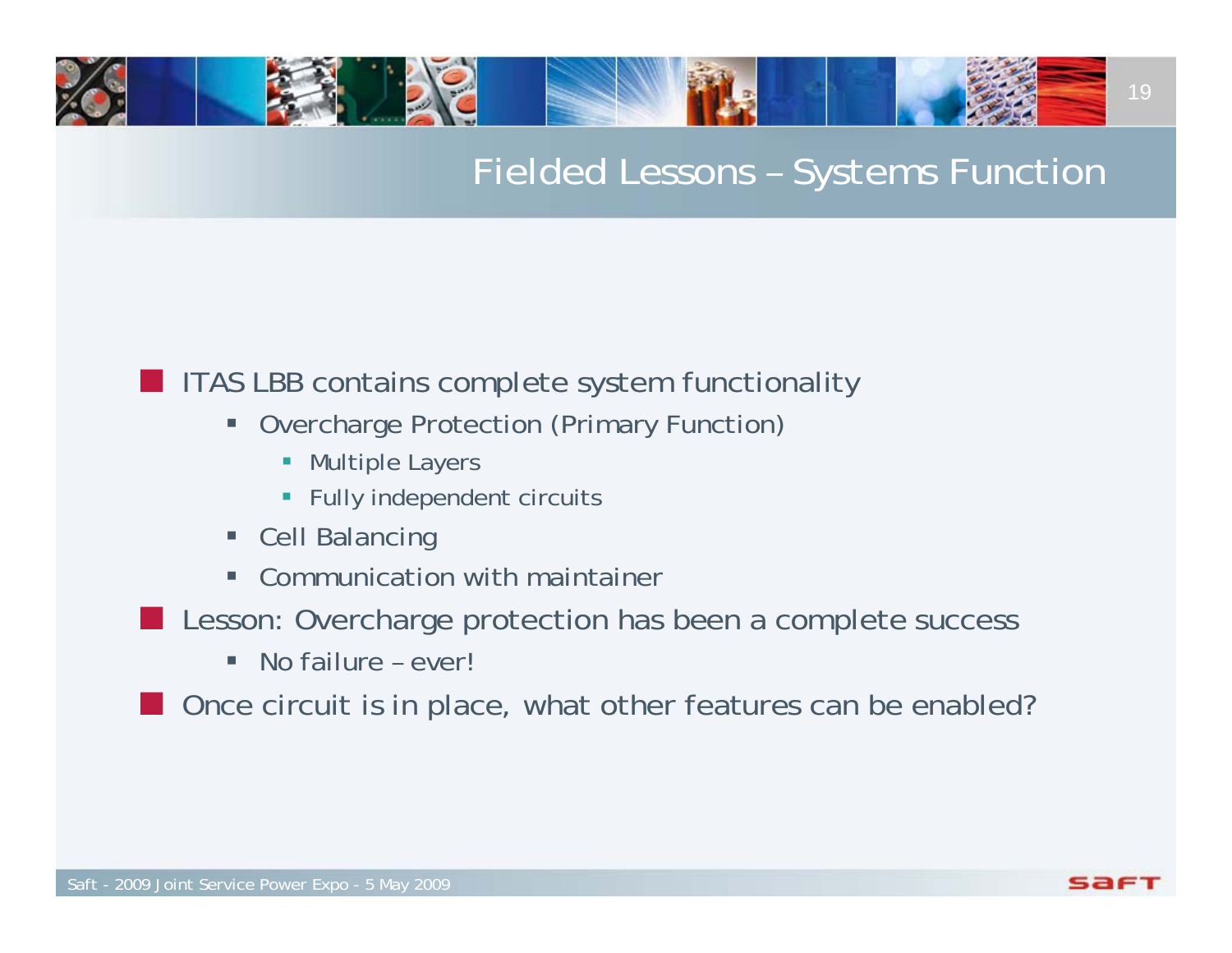

## Fielded Lessons – Systems Function

**SAFT** 

|           |                                                                                                                                                                                                                                                                                    |                             | S ITAS CTC Tool v2.0 - 11/29/2007 - (CKY033)                                                                                                                                                                                                                    |                                                                          |                                                                                                                                                                                                                                                                                                                                                        |                                                                                                                                                                                                                                                                                                                                                                                                                                                                                                                                                                                                                                |  |
|-----------|------------------------------------------------------------------------------------------------------------------------------------------------------------------------------------------------------------------------------------------------------------------------------------|-----------------------------|-----------------------------------------------------------------------------------------------------------------------------------------------------------------------------------------------------------------------------------------------------------------|--------------------------------------------------------------------------|--------------------------------------------------------------------------------------------------------------------------------------------------------------------------------------------------------------------------------------------------------------------------------------------------------------------------------------------------------|--------------------------------------------------------------------------------------------------------------------------------------------------------------------------------------------------------------------------------------------------------------------------------------------------------------------------------------------------------------------------------------------------------------------------------------------------------------------------------------------------------------------------------------------------------------------------------------------------------------------------------|--|
| File      | Settings                                                                                                                                                                                                                                                                           | About                       |                                                                                                                                                                                                                                                                 |                                                                          |                                                                                                                                                                                                                                                                                                                                                        |                                                                                                                                                                                                                                                                                                                                                                                                                                                                                                                                                                                                                                |  |
|           | <b>Battery Status</b><br><b>Battery Mode</b><br>Normal<br><b>Battery Voltage</b><br><b>Battery Voltage</b><br>0.0V<br><b>FET States</b><br><b>Discharge FET</b><br>Open<br>Environmental<br>Temperature<br>25° C<br><b>BAT Light:</b><br><b>ELEC Light:</b><br><b>LBB</b> Messages | <b>Built-In-Test Status</b> | <b>Power Source</b><br>External<br><b>Cell VSum</b><br>31.9 V<br><b>Charge FET</b><br>Open<br><b>Heater State</b><br>Off<br>Off<br><b>BIT Results:</b><br>Off<br>(11/29/2007 10:03:29 AM): Attempting to connect to LBB<br>(11/29/2007 10:03:29 AM): Connected! | SOC 100%<br>Capacity<br>Remaining<br>80.00 Ah<br><b>No Fault</b><br>View | Cell Information<br><b>Balancing</b><br>3.994 V<br>Cell 1:<br>Cell 2:<br>3.994 V<br>3.995V<br>Cell 3:<br>Cell 4:<br>3.994 V<br>Cell 5:<br>3.994 V<br>3.990 V<br>Cell 6:<br>3.994 V<br>Cell 7:<br>Ш<br>Cell 8:<br>3.991 V<br><b>Cell Summary</b><br>Cell#<br>3<br>Max:<br>3.995V<br>6<br>Min:<br>3.990 V<br>Diff:<br>5 mV<br>Avg.<br>3.993 V<br>$\land$ | VMC Information<br><b>Disconnected</b><br><b>FCS Cable:</b><br><b>Charger Cable:</b><br><b>Connected</b><br><b>Charging Status:</b><br>Charging<br>No<br><b>Charging Capable:</b><br>Charger On:<br>On<br><b>Charger Disable:</b><br>True<br><b>No Fault</b><br><b>Charger Status:</b><br>View Signals<br>Misc<br>2.497V<br><b>Voltage Ref:</b><br><b>Heater Sense:</b><br>0.000V<br>5.000 V<br>RS 422 Power:<br>Est. To Balance:<br>00 Days 00 Hrs 00 Mins<br>@ 29mV / Day<br><b>LBB</b> Information<br>11/29/2007 10:06:39 AM<br>Clock:<br>11/28/2007<br>Manufactured:<br><b>SW Version:</b><br>2.8<br>SW Date:<br>3/23/2004 |  |
|           |                                                                                                                                                                                                                                                                                    |                             |                                                                                                                                                                                                                                                                 |                                                                          |                                                                                                                                                                                                                                                                                                                                                        |                                                                                                                                                                                                                                                                                                                                                                                                                                                                                                                                                                                                                                |  |
| COM1 Open |                                                                                                                                                                                                                                                                                    | TxCount: 230                |                                                                                                                                                                                                                                                                 | RxCount: 1588                                                            | Logging State: Stopped                                                                                                                                                                                                                                                                                                                                 |                                                                                                                                                                                                                                                                                                                                                                                                                                                                                                                                                                                                                                |  |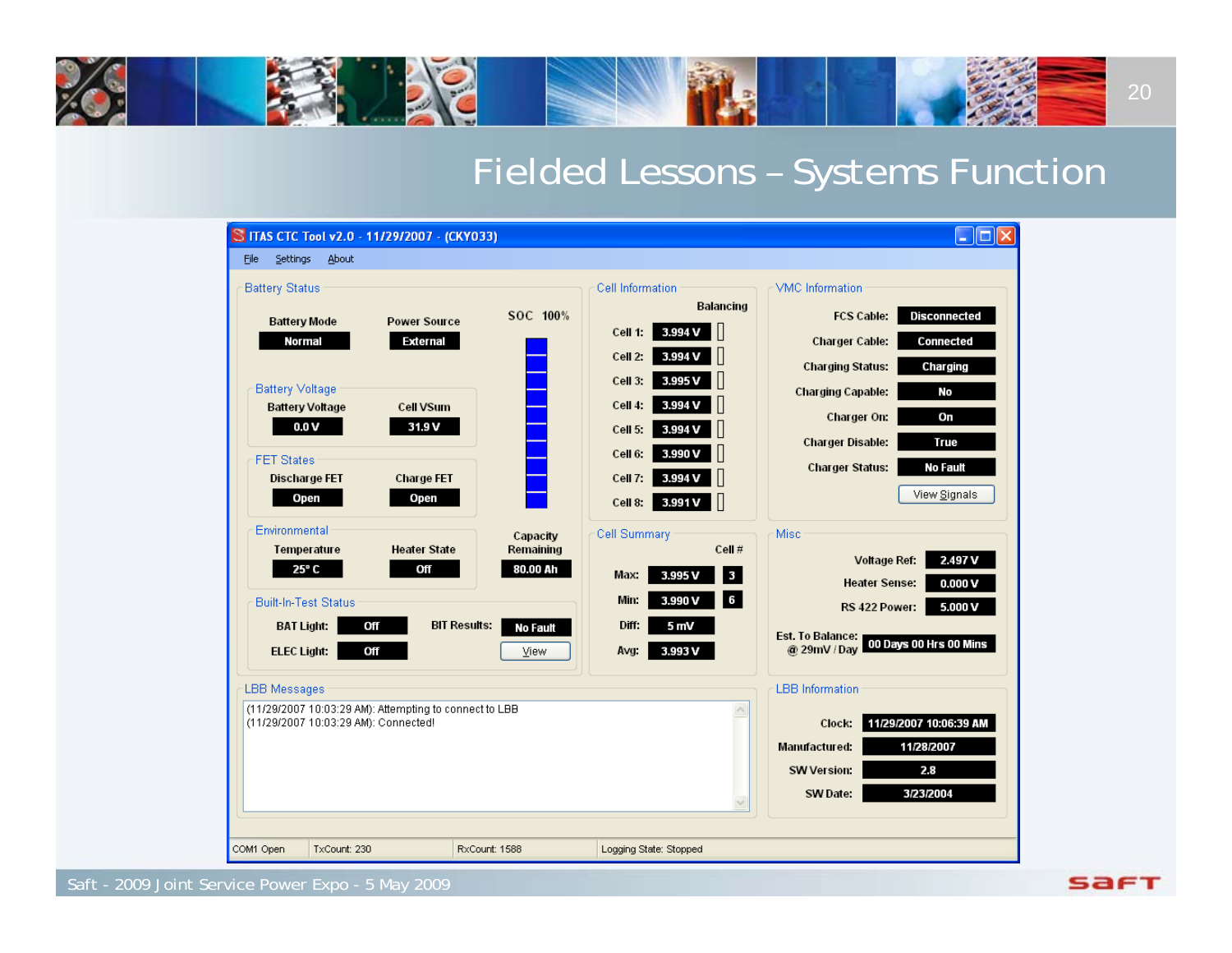

## Fielded Lessons – Logistic Challenges

#### Battery Charging

an<br>Ma

- $\blacksquare$ Only maintenance needed!
- п Once every 6 months
	- **Baseline recommendation**
	- Consult Raytheon FSR's for best practice
- $\blacksquare$ Lesson: Lead cause of battery return
- **Cell Balance** 
	- **Handled by LBB system**
	- ш Lesson: Challenge for battery availability
- **Solution Training and Setting Expectations** 
	- Article in "The Preventive Maintenance Monthly" (August 2008)
	- $\blacksquare$ Sharing current information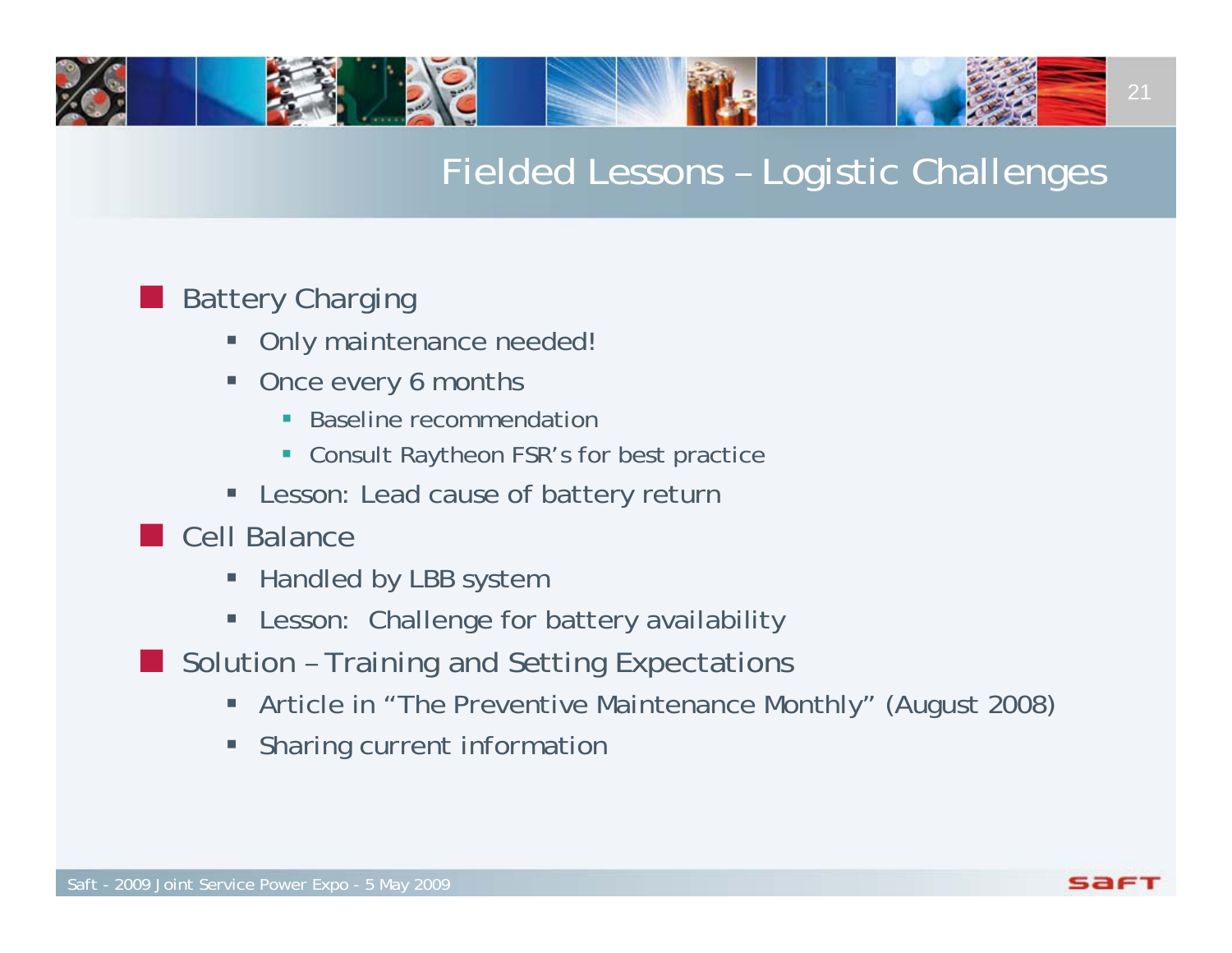## Fielded Lessons – Logistics - Charging

- **Batteries self discharge over time and ensuring a maintenance** charge is applied remains a challenge.
- an<br>Ma Largest return issue (by far)
- an<br>Ma Education of user has helped
- an<br>Ma Continued storage at low SOC can lead to irreversible cell damage and require cell replacement

22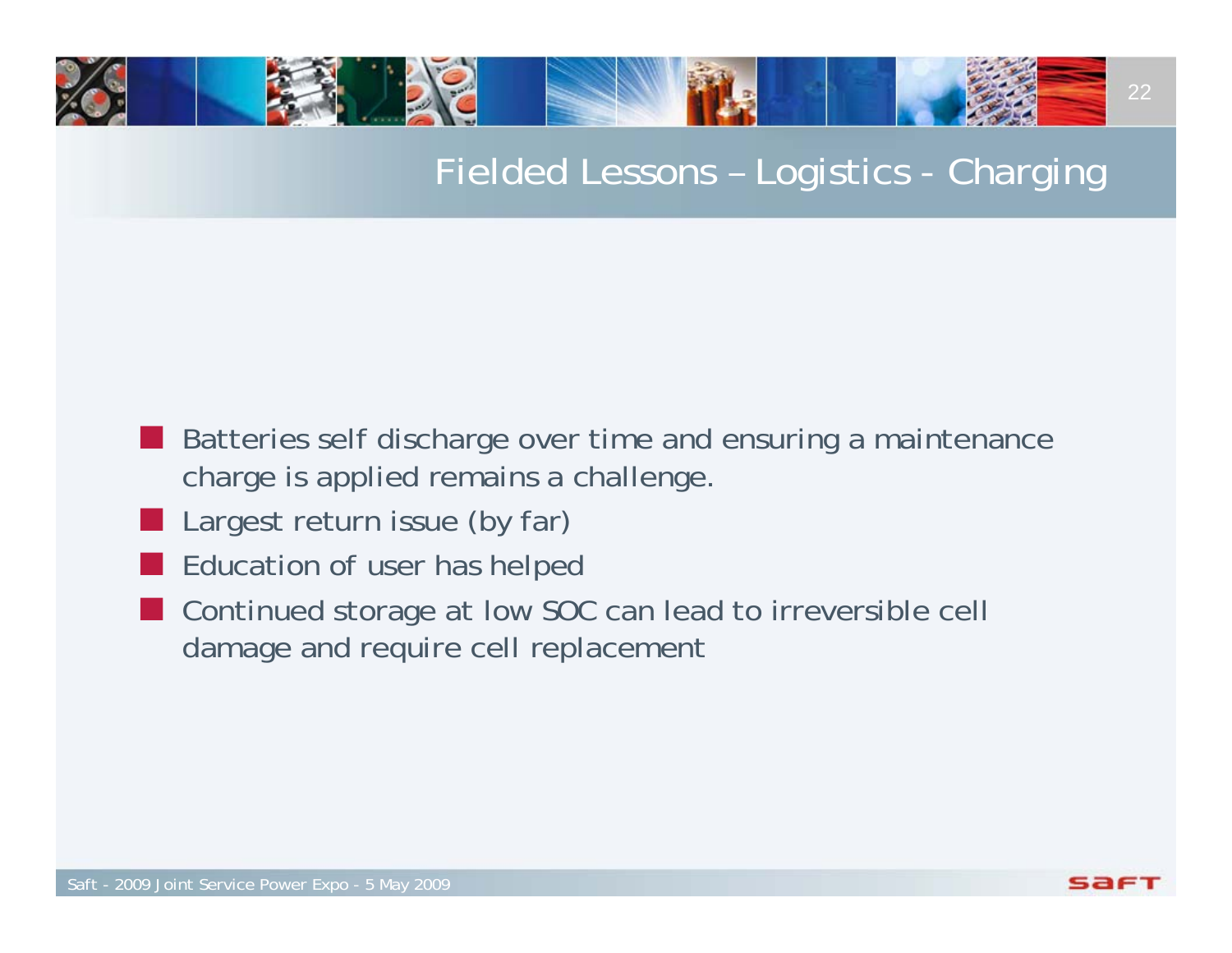## Fielded Lessons – Logistics - Balancing

- Differences in self-discharge rate lead to voltage differences in the cell packs
- an<br>Ma Normal self-discharge in cells from 0.2 to 2.0 mV/day
- an<br>Ma Balancing function during charging corrects for unequal selfdischarge – No user intervention needed.
- an<br>Ma Balancing rate during charge is ~30 mV / day
	- Takes time to bring a pack back into alignment

23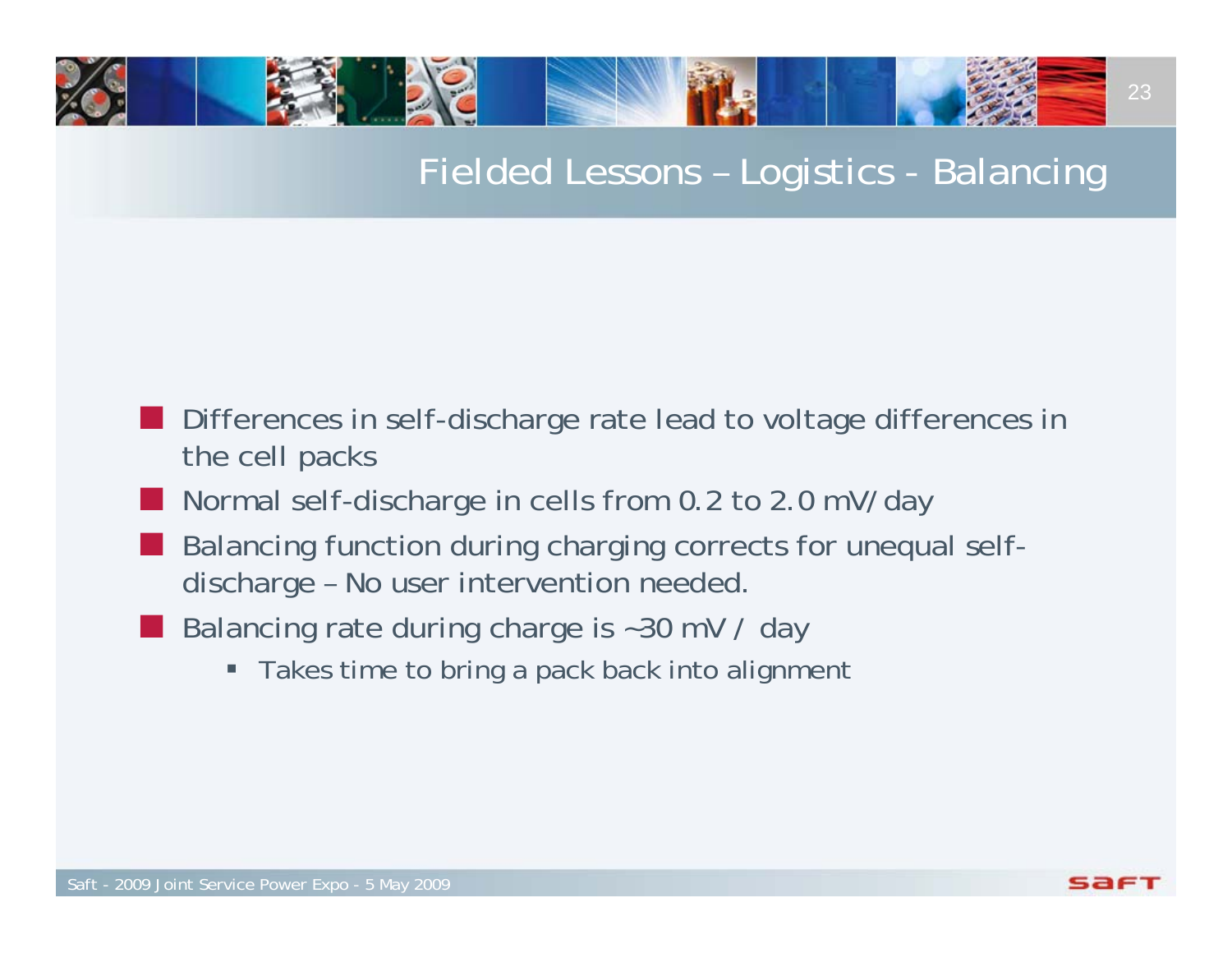# 24

## Fielded Lessons – Logistics - Balancing



- Delta Voltage: Difference between max / min cells
- an<br>Ma Charging must stop when max cell reaches upper limit (4.1 V)
- an<br>Ma Other cells not fully charged (*green* = wasted capacity)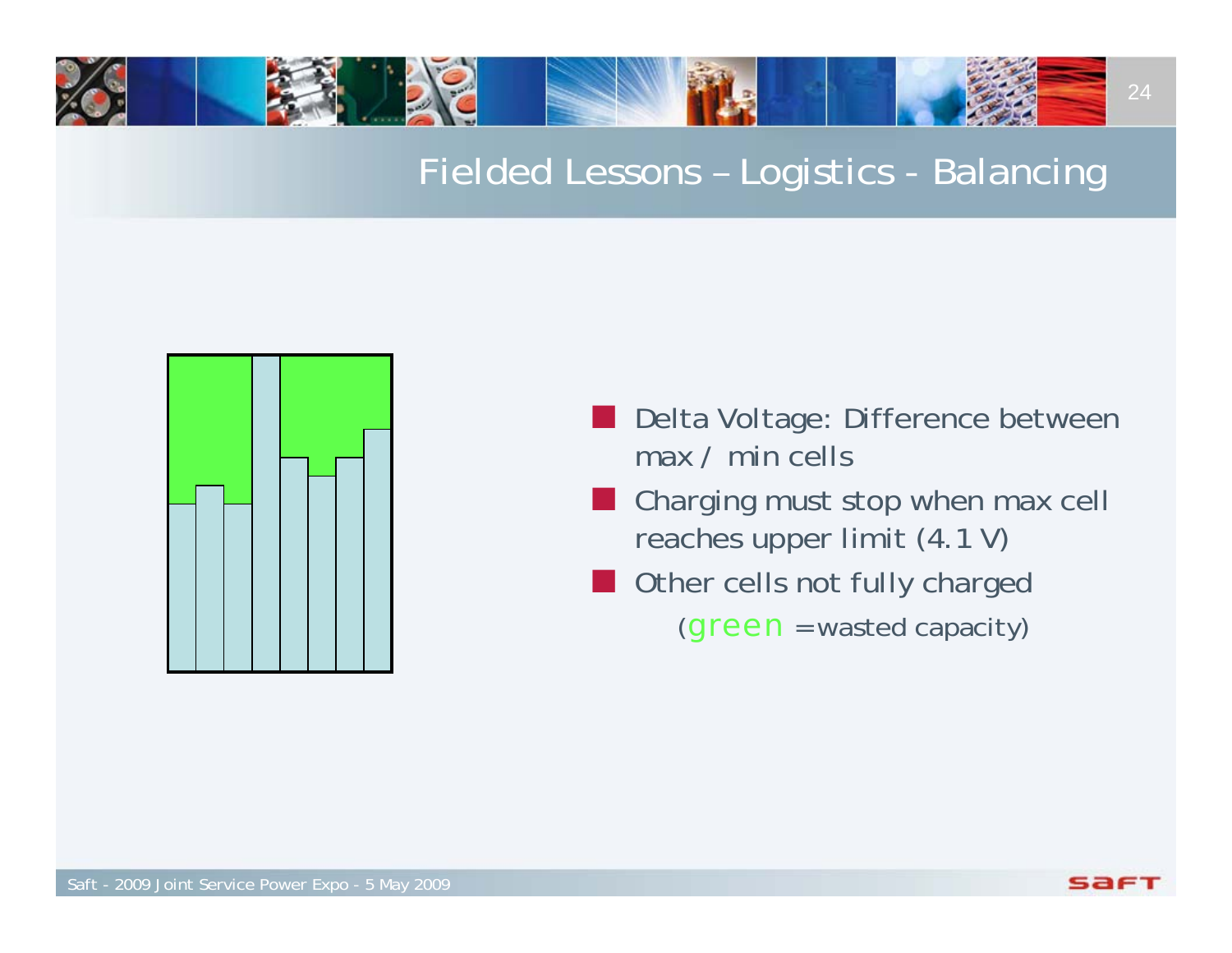# 25

## Fielded Lessons – Logistics - Balancing



- an<br>Ma Balancing selectively discharges high cells to match lower ones
- an<br>Ma Charging is allowed to continue
- an<br>Ma Cells charged more uniformly
- i<br>List Balancing capability is a key feature of the ITAS LBB. Allowing time for the balancing to work will improve performance.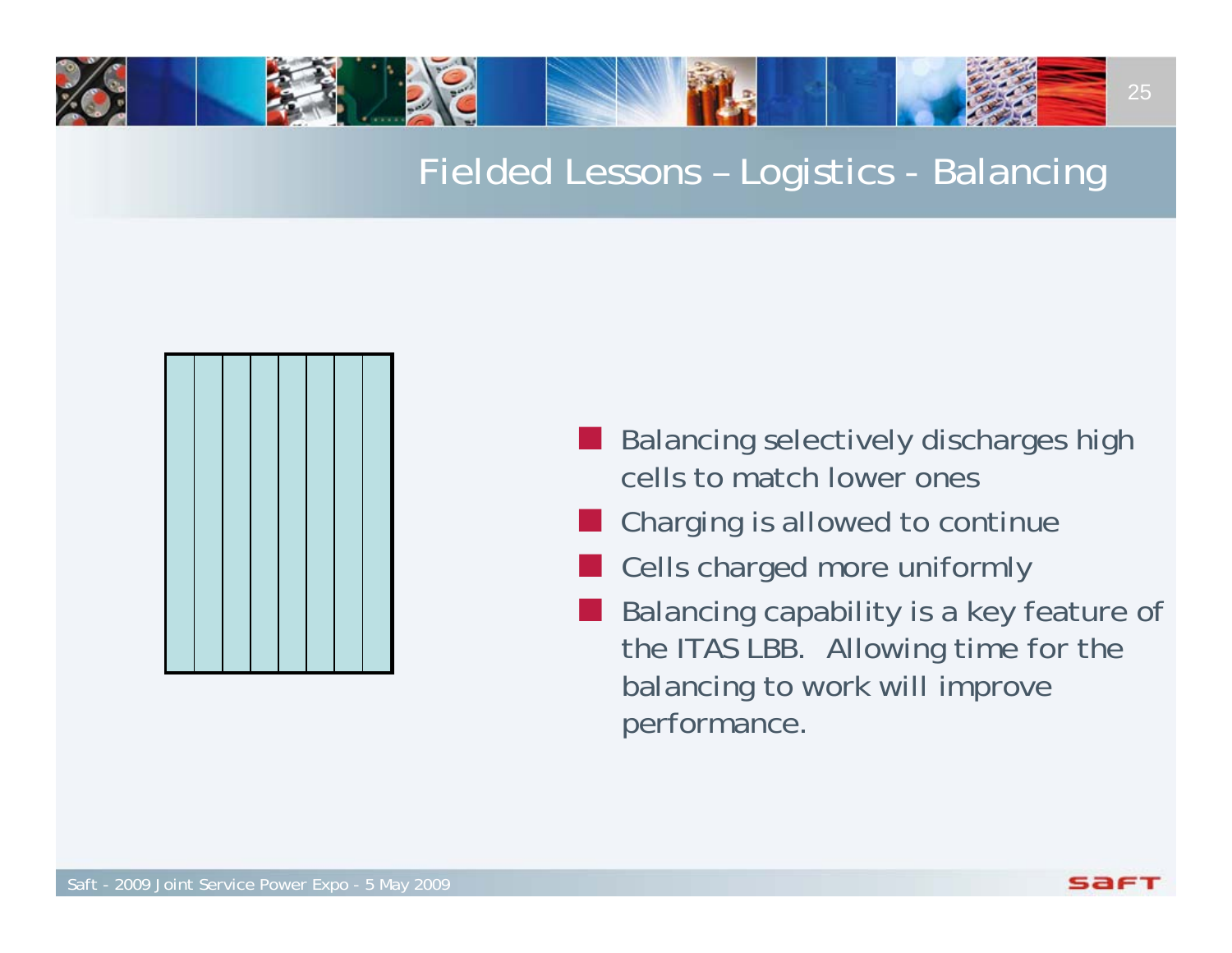## Fielded Lessons – Battle Damage

#### **Enemy Fire**

- $\blacksquare$  At least three batteries in separate incidents
- $\blacksquare$ Batteries smoked, vented
- $\blacksquare$ Not the end of the world!
- **Deal** Overwhelming Damage
	- $\blacksquare$  Bridge collapsed onto one battery

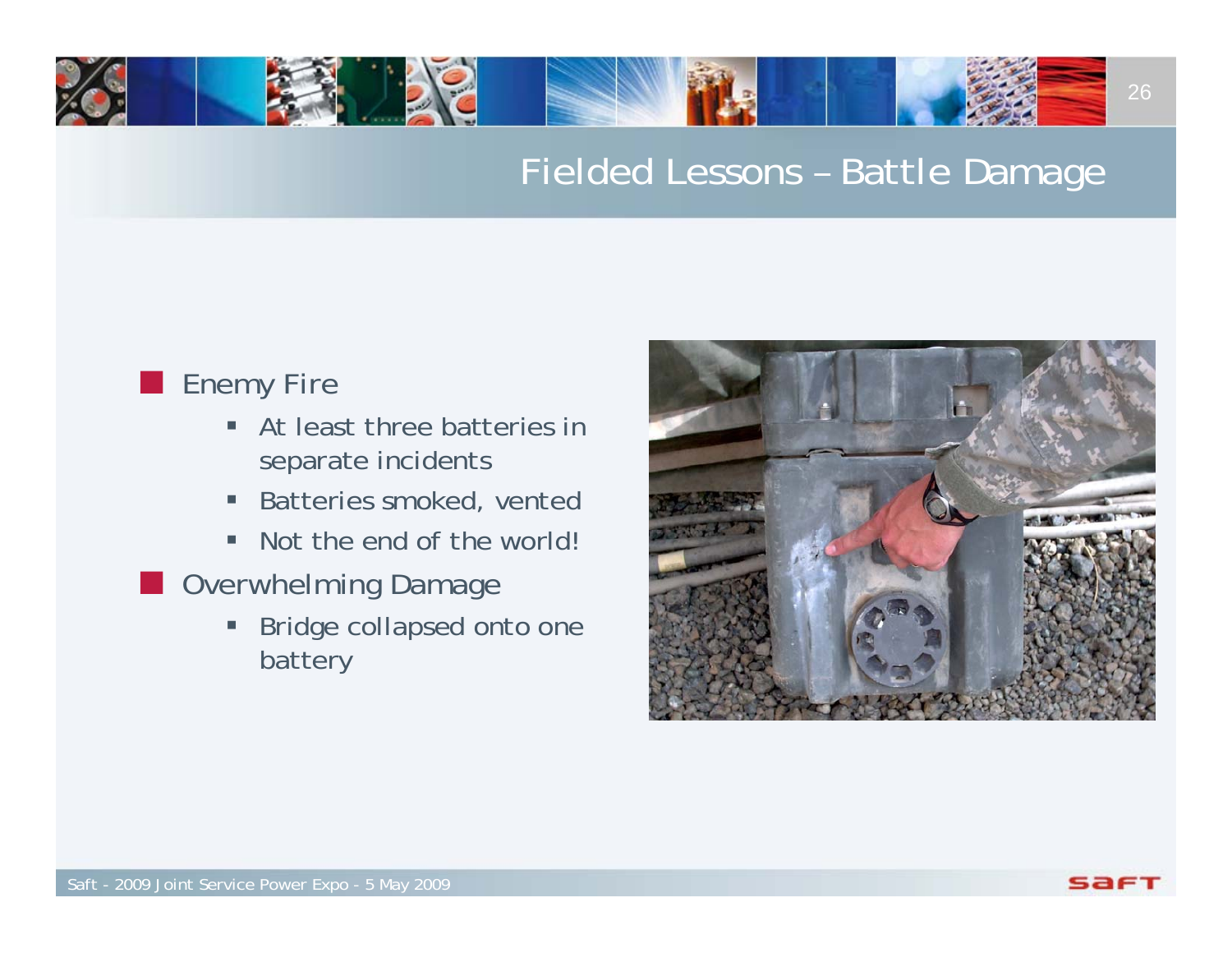## 27

## New Developments

**Advanced Lithium Power Source** 

- Ξ Development from the ITAS LBB – Performance Heritage
- Ξ On board AC and DC charging – Convenient Charging
- п Lower Voltage range
- $\blacksquare$ Wider variety of applications – Simple integration



 $\blacksquare$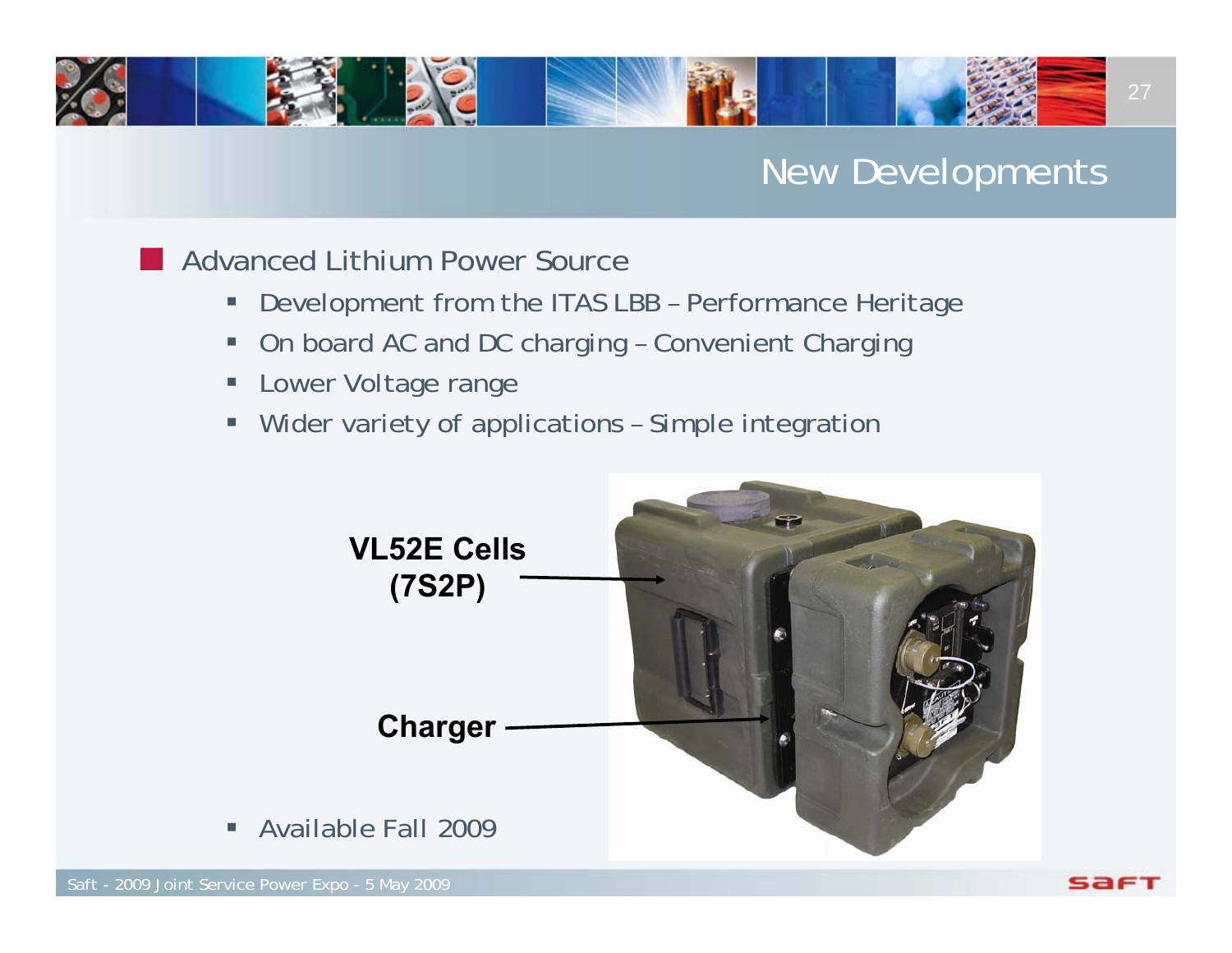## Conclusions

28

- E Saft's High Energy Technology is ideal for use in deployed situations as a high reliability power source.
	- $\blacksquare$  The robust cell design allows for high charge and discharge power, low heat generation, and excellent cold temperature performance, all with extended cycle and calendar life.
- F. Saft's System approach and integrated control electronics provide an unsurpassed total solution for today's field demands
	- $\blacksquare$ 100% performance of charging safety system has been a key success.
- F. Large Format Lithium-ion batteries are a success in today's battlefield!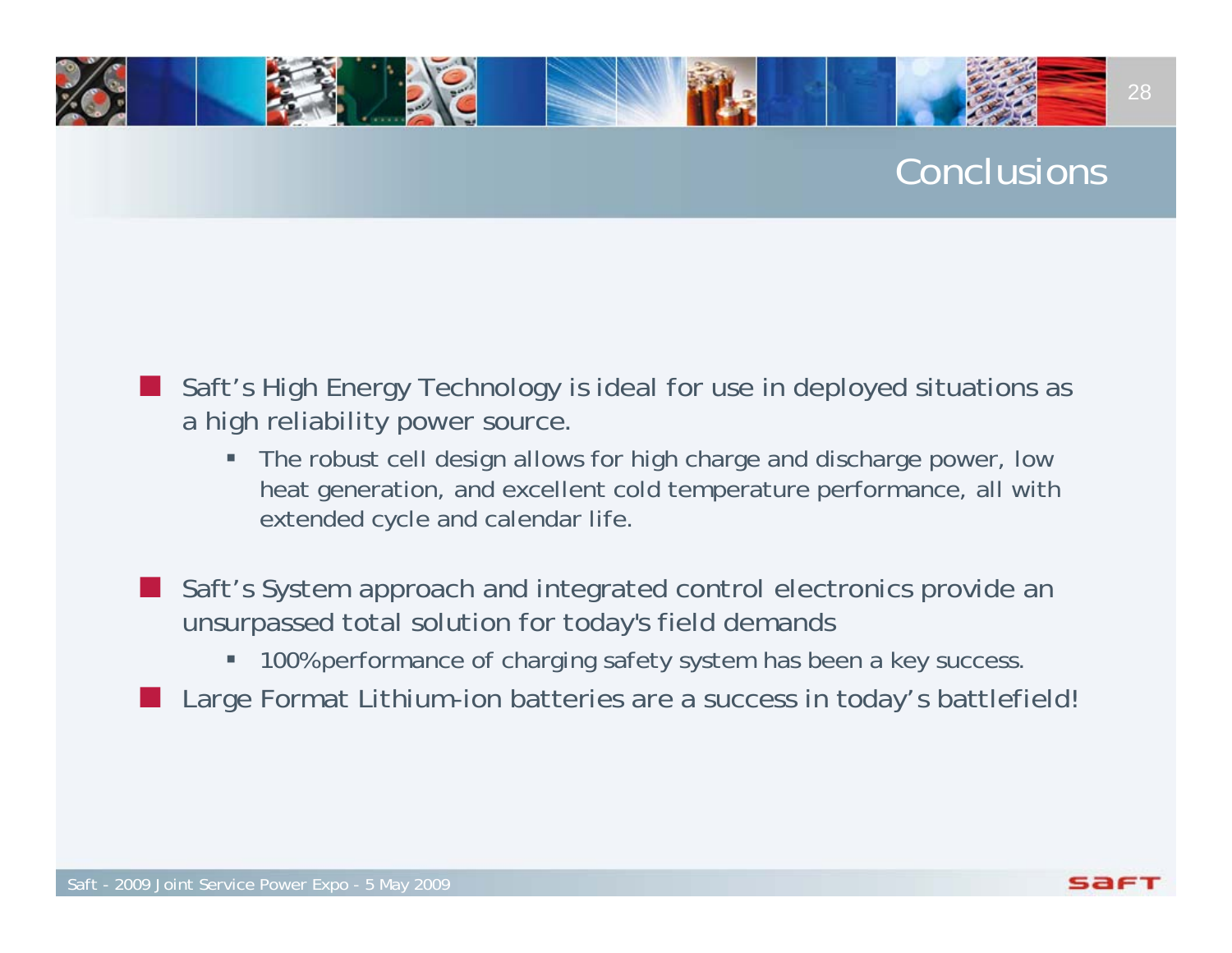## Conclusions (continued)

- an<br>Ma *Saft would like to thank US Army Close Combat Weapons Systems (CCWS) and Raytheon for their continued support and team based approach in providing the best possible power solutions for the US Military.*
- an<br>Ma *Saft would also like to thank our customers for continued feedback on battery system performance. This insight allows us to continually update and improve our energy storage solutions.*

29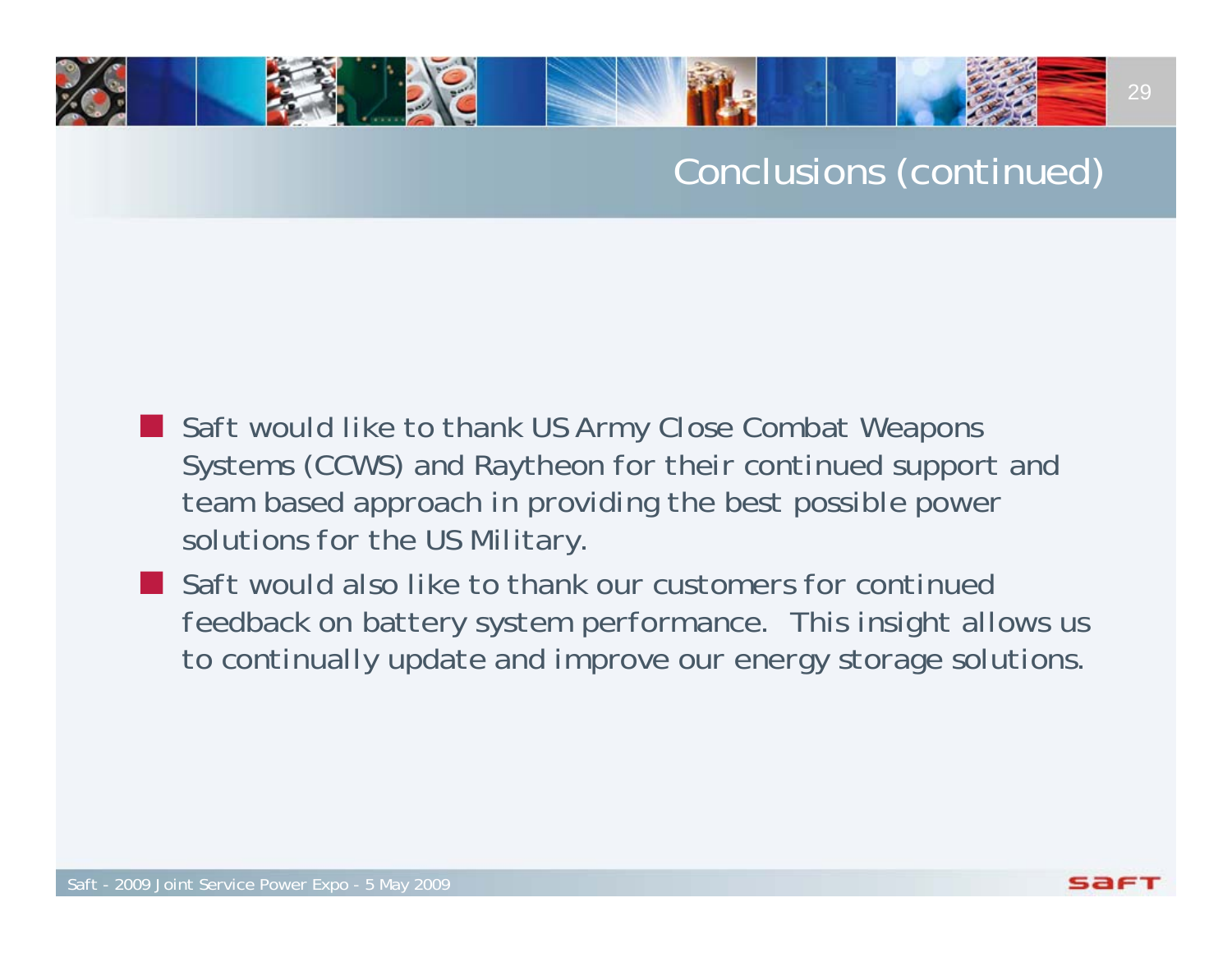